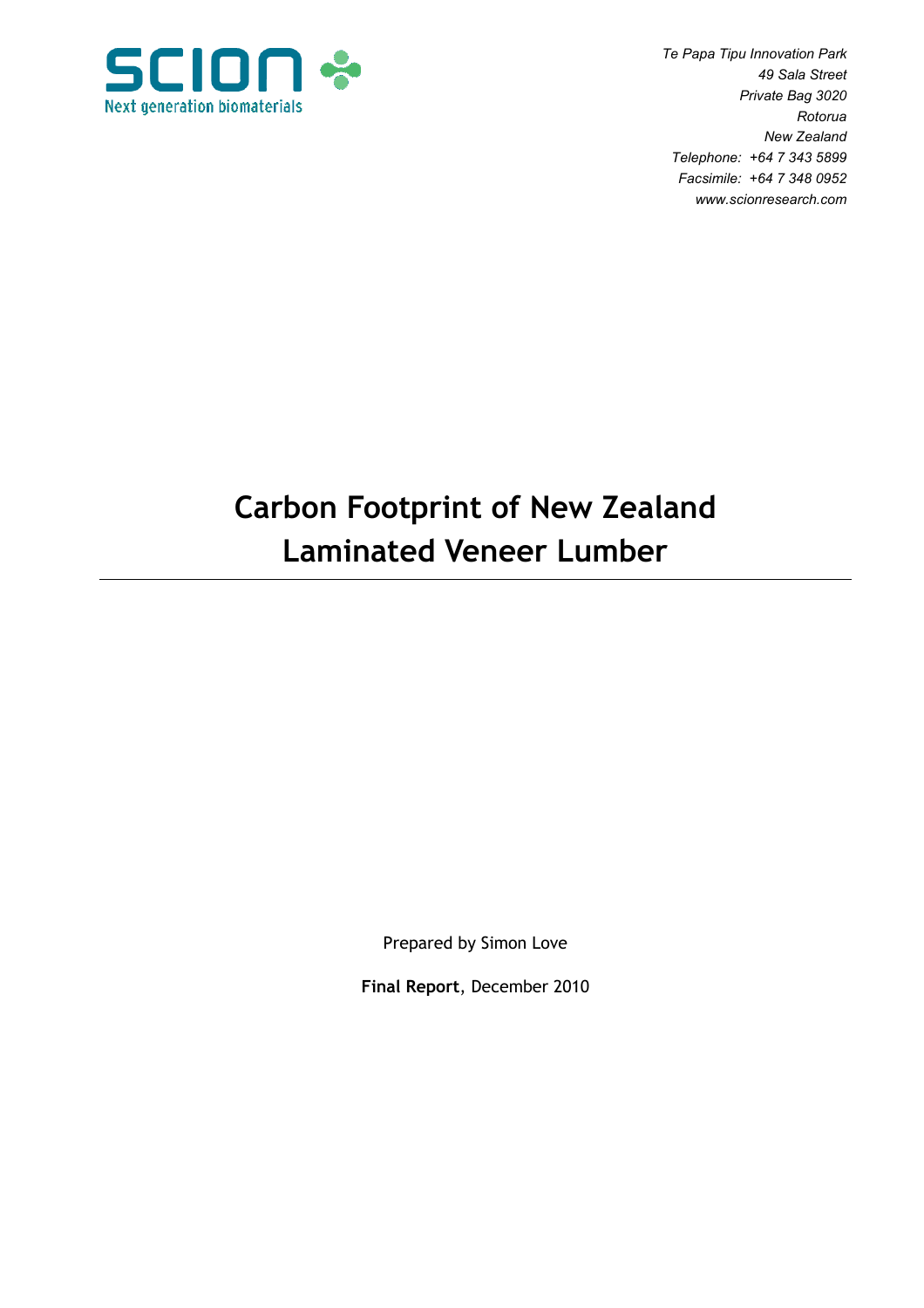# Use of this Study

This study provides carbon footprint data for laminated veneer lumber produced in New Zealand. Any results used in the public domain must include a link to this report in full.

## Acknowledgements

The author would like to thank the following people for data provision and explanation: Philip Wilson and James Cameron ( Nelson Pine Industries), Bill Hayward and Kevin Dumbleton (Carter Holt Harvey), and Paul Jordan and Dave Kirkland (Juken New Zealand). In addition, for support in other areas: John Andrews, Stephen John, Jeff Seadon and James McDevitt.

| Glossary         |     |                                                                                                                                                                                                                                                 |
|------------------|-----|-------------------------------------------------------------------------------------------------------------------------------------------------------------------------------------------------------------------------------------------------|
| <b>CHH</b>       | $=$ | Carter Holt Harvey Woodproducts Ltd                                                                                                                                                                                                             |
| $CO2 - e$        | $=$ | Carbon dioxide equivalents, a unit allowing<br>measurement of the contribution of each differ-<br>ent greenhouse gas to a global warming poten-<br>tial figure by converting the mass of one gas<br>into the equivalent mass of carbon dioxide. |
| EF               | $=$ | Emission Factor, how much of a given emission<br>is associated with a standard unit of a process                                                                                                                                                |
| <b>LVL</b>       | $=$ | Laminated Veneer Lumber, an engineered wood<br>product that consists of thin layers of wood (ve-<br>neer) glued and pressed together, to form a<br>strong and uniform building material.                                                        |
| <b>GWP</b>       | $=$ | Global Warming Potential, a measure of how<br>much a given mass of greenhouse gas is esti-<br>mated to contribute to global warming relative<br>to carbon dioxide.                                                                              |
| <b>GHG</b>       | $=$ | Greenhouse Gas, a gas that contributes to global<br>warming.                                                                                                                                                                                    |
| <b>JNL</b>       | $=$ | Juken New Zealand Ltd                                                                                                                                                                                                                           |
| <b>LCA</b>       | $=$ | Life cycle assessment, a method of evaluating<br>environmental impacts of products and services                                                                                                                                                 |
| <b>NPI</b>       | $=$ | Nelson Pine Industries Ltd                                                                                                                                                                                                                      |
| System Expansion | $=$ | Expansion of system boundary to incorporate<br>changes in other systems (for example an in-<br>crease in wood waste for energy may result in a<br>decrease in natural gas consumption)                                                          |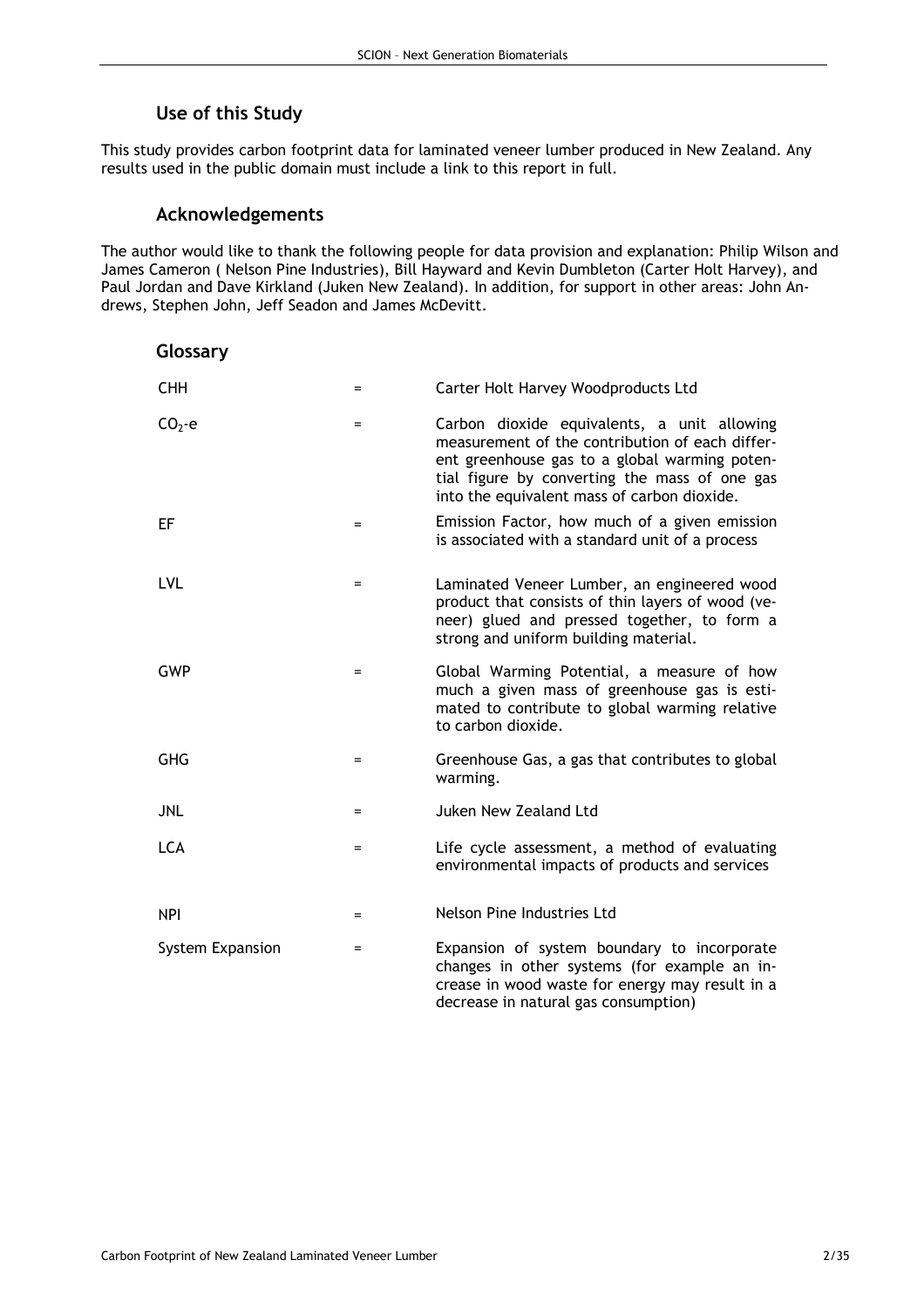## Summary

Laminated veneer lumber (LVL) is an engineered wood product that consists of thin layers of wood (veneer) glued and pressed together, to form a strong and uniform building material. In New Zealand, the main manufacturers of LVL are Nelson Pine Industries, Carter Holt Harvey and Juken New Zealand. Primary data was collected from these manufacturers, as well as secondary data from literature, and this data was used to evaluate the carbon footprint, described in kilograms of  $CO<sub>2</sub>$ equivalents (kg  $CO<sub>2</sub>$ -e). The data collection process and templates, as well as calculation methods, were based on the 'Guidelines for GHG Footprinting for Engineered Wood Products', developed by Scion in 2009 (Sandilands and Nebel, 2009).

This study found that the dominant 'cradle-to-gate' global warming potential emissions from New Zealand-made LVL are from the LVL production process (159 kg  $CO<sub>2</sub>$ -e). Within the LVL production process, production of the resin and purchased electricity contribute approximately 40% and 39% to the GWP impacts, respectively. Forestry emissions came to 32 kg CO<sub>2</sub>-e per m<sup>3</sup> LVL, and treatment with preservatives resulted in GWP emissions of 109 kg CO<sub>2</sub>-e per m<sup>3</sup>. Due to the large uptake of carbon (as  $CO<sub>2</sub>$ ) during tree growth, the finished product is effectively a carbon storage medium. The LVL in this study was calculated to contain 249 kg of biogenic carbon per cubic metre, which is the equivalent of 912 kg of  $CO<sub>2</sub>$ . Net cradle to gate carbon blances for untreated and treated New Zealand LVL are -721 and -611 kg CO<sub>2</sub>-e per m<sup>3</sup> LVL respectively, shown with other stages in the table below.

| <b>Process</b>                 | kg $CO2$ -e / m <sup>3</sup> |
|--------------------------------|------------------------------|
| lTree Growth                   | $-911.75$                    |
| Forestry                       | 31.99                        |
| <b>ILVL Production</b>         | 159.01                       |
| Treatment                      | 109.33                       |
| Untreated LVL (Cradle to gate) | $-720.75$                    |
| Treated LVL (Cradle to gate)   | $-611.42$                    |

Cradle to gate GWP Results for  $1m^3$  of LVL produced in NZ



GWP Results for 1  $m^3$  of LVL produced in NZ (Cradle to gate scenario)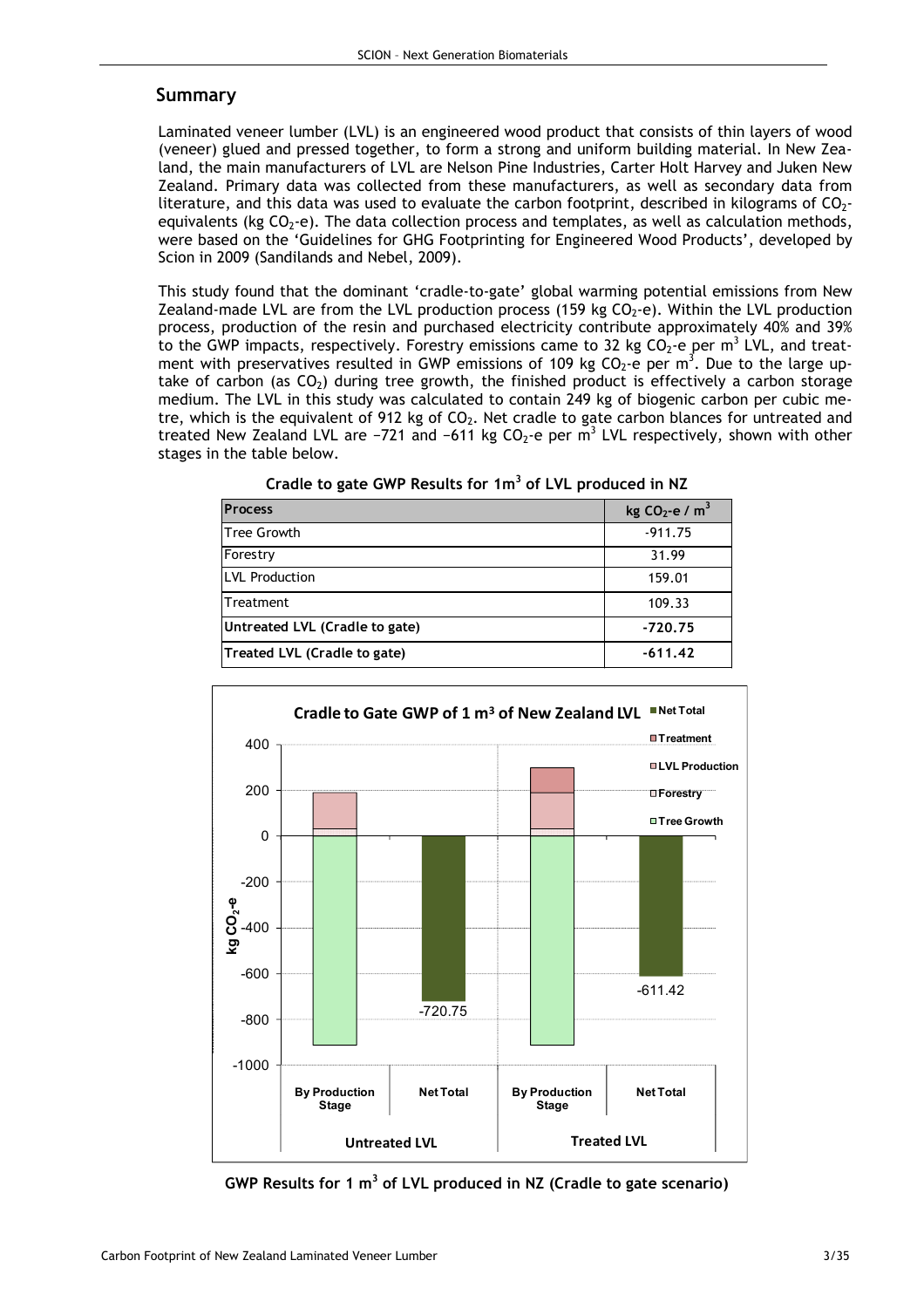The cradle to grave carbon footprint for New Zealand-produced untreated LVL, transported within, used and disposed of within NZ in a current average landfill, has total global warming potential emissions of 645 kg CO<sub>2</sub>-e and total uptake of 912 kg CO<sub>2</sub>-e, resulting in net storage of 266 kg CO<sub>2</sub>e. This figure is aided by long-term carbon storage in landfill, plus capture and flaring of methane.

Multiple other scenarios were investigated in this project, including treatment of LVL for external use, transport to international destinations, and different end of life disposal options. The net total GWP storage for H3-treated LVL produced, used and disposed of in NZ to 157 kg CO<sub>2</sub>-e per m<sup>3</sup>. Transportation emissions from shipping LVL to international destinations ranged from 22 to 114 kg  $CO<sub>2</sub>$ -e per m<sup>3</sup>; these figures represent Australia (the closest international destination) and the Middle East (the farthest international destination) respectively.

Finally, end of life processes can change the life cycle GWP profile of LVL significantly. This study found than depending on wood decomposition rates, landfill gas capture rates in landfills and whether the gas is flared or used for energy generation can significantly impact the final results. An unmanaged landfill with no landfill gas capture results in carbon emissions from landfill of 762 kg CO<sub>2</sub>-e per m<sup>3</sup> of LVL, while a NZ landfill in 2050 is estimated to result in total emissions of 403 kg CO<sub>2</sub>-e per m<sup>3</sup> of LVL. A sensitivity analysis showed that the estimated decomposition rate of LVL has a large impact on final results. Is is noted that decomposition rates in this project have been estimated using data for timber, and addition of resin and treatment chemicals is likely to slow decomposition from these estimations. Also investigated was the possibility of incineration of the LVL at the end of its life. This scenario resulted in release of all carbon within the product, removing any storage benefit, but can offset 328 kg CO<sub>2</sub>-e per m<sup>3</sup> of LVL (based on New Zealand heat and electricity profiles).

For use in further projects, it is recommended that the base (cradle to gate figure) of -721 kg  $CO<sub>2</sub>$ e per m<sup>3</sup> of LVL be used, followed by addition of treatment, transport and disposal emission values that represent the specific situation. This study provides estimates for all figures, though more detailed data may be available in the future - especially for international disposal procedures.



GWP Results for 1  $m^3$  of LVL produced in NZ (Cradle to grave scenario)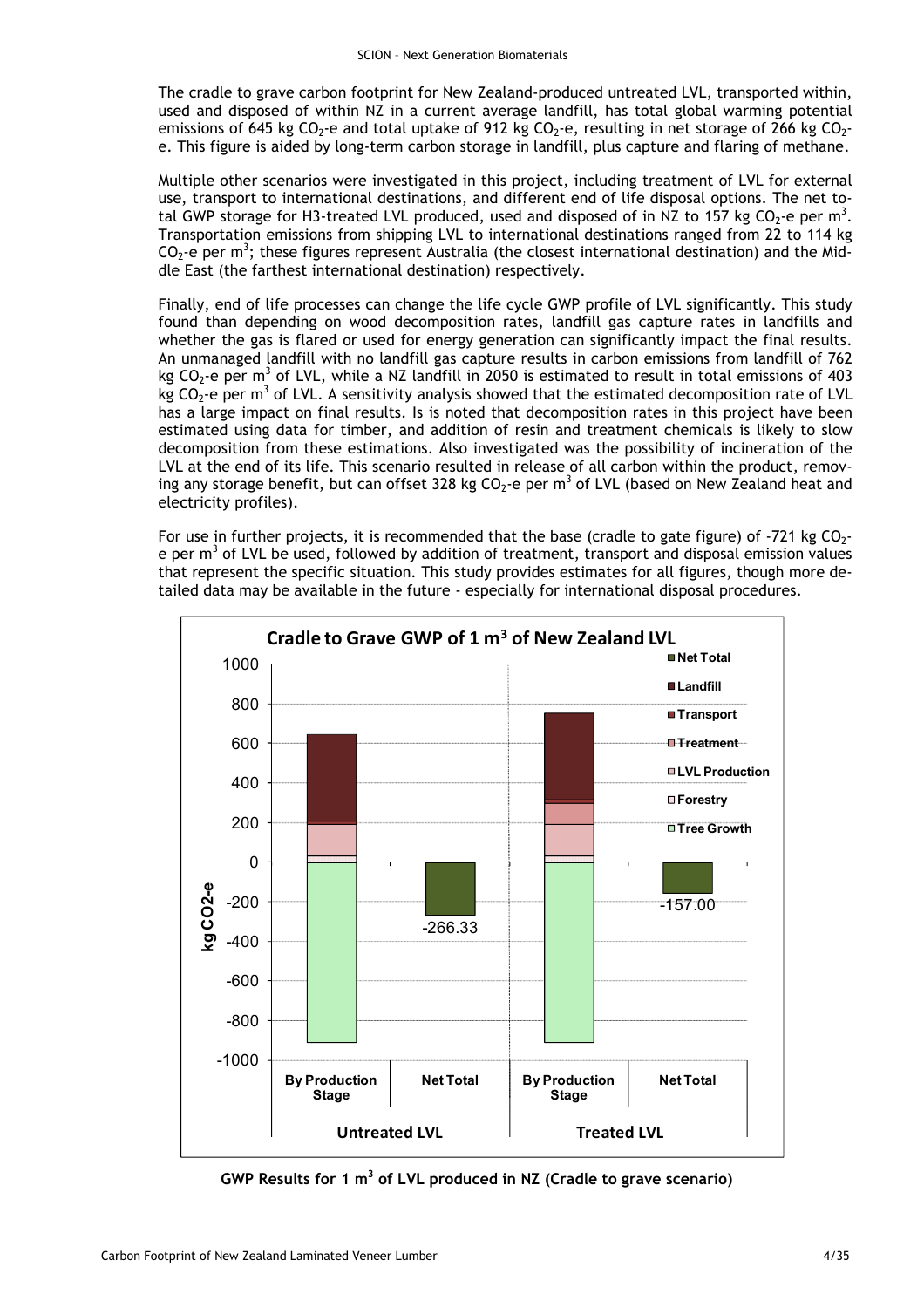# **Table of Contents**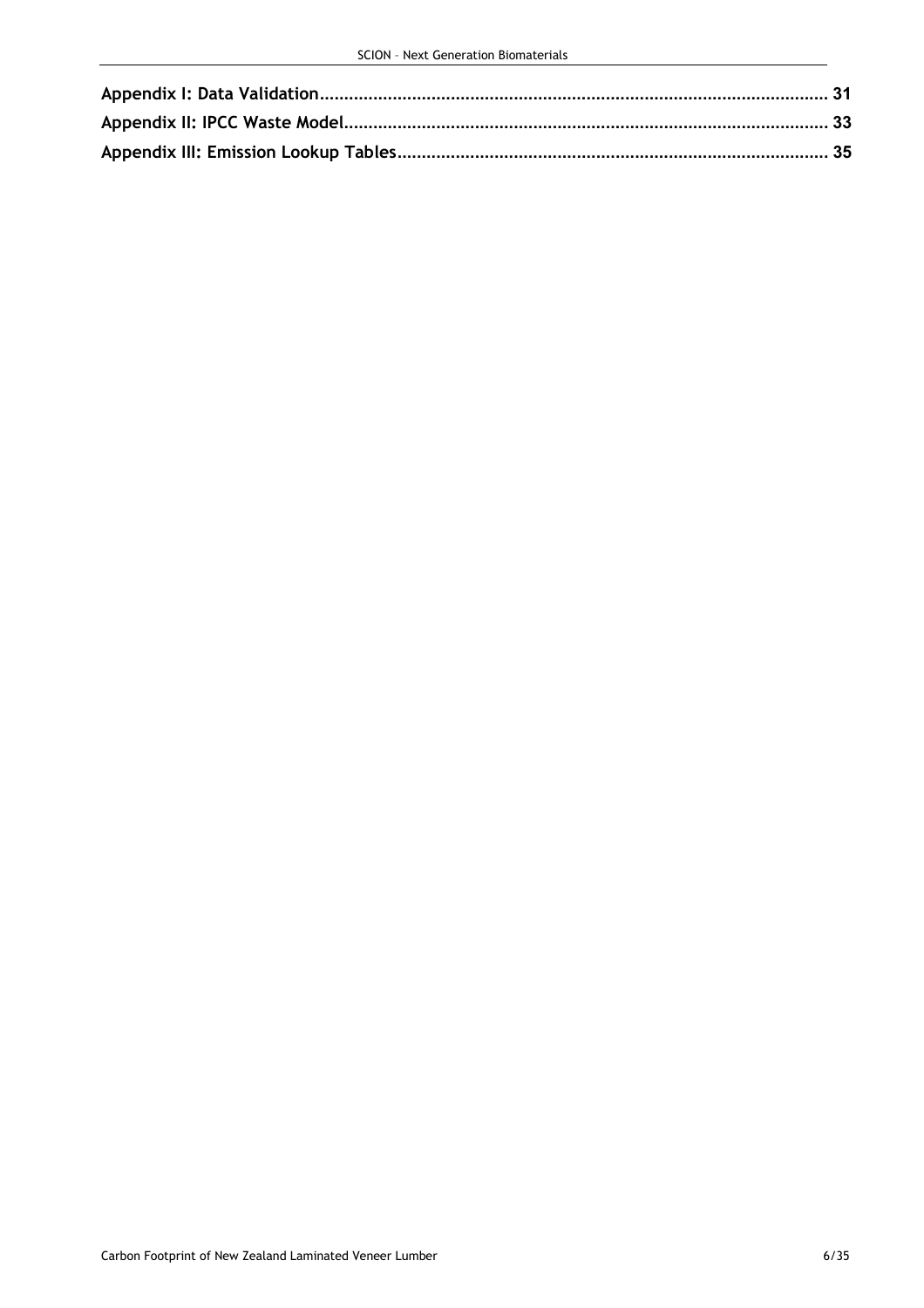## Introduction

#### General Introduction

Climate change is an important environmental issue that affects the entire globe. With increasing awareness of the impacts to and causes of climate change, demand for lower-impact products and services also increases. A starting point for assessing a product's impact to climate change is completion of a 'carbon footprint'. This type of study evaluates the potential impacts to climate change that a product or service has, based on its output of greenhouse gases (GHGs). Results of a carbon footprinting study can be used for hot-spot analysis within a production chain to find areas for improvement, as well as for comparisons with similar products.

This project involved evaluating a carbon footprint for laminated veneer lumber (LVL). LVL is an engineered wood product that consists of thin layers of wood (veneer) glued and pressed together, to form a strong and uniform building material.

#### **Background**

In early 2009, Scion completed a streamlined life cycle assessment (LCA) for Carter Holt Harvey (CHH), which looked at energy consumption and GHG emissions from production of LVL. This study highlighted a number of data gaps, and the need for further work to ensure an accurate figure.

After the work was completed, contact was made with Nelson Pine Industries (NPI), who had undertaken work examining the GHG emissions from the production of their LVL. The two different studies were not conducted as a collaborative effort; thus the differing methods resulted in inconsistent emission coefficients for LVL production in New Zealand (NZ). It became apparent that involvement of the third main LVL manufacturer in NZ – Juken NZ Limited (JNL) – could result in a consistent carbon footprint for LVL produced in NZ.

It was proposed that the methodology of GHG emissions calculations would be standardised, and data from CHH, NPI and JNL be aggregated to evaluate a fair and consistent figure for GHG emissions from LVL produced in NZ.

#### Guidelines for Greenhouse Gas Footprinting

The data recording and calculations for this project have followed the 'Guidelines for GHG Footprinting for Engineered Wood Products' (Sandilands and Nebel, 2009). These guidelines provide a format for data recording, and make recommendations for units, time scales and other parameters. Each process is assigned an 'emission factor', to assign a certain quantity of GHG emissions to a standard unit. Exact emission factors will be described in Section 5, Data from Literature Sources.

The guidelines state that they:

"… are based on a specific GHG Footprinting methodology for the forestry sector (including woodbased products) (Nebel and Drysdale, 2009) that has been developed as part of the MAF project "New Zealand GHG Footprinting Strategy for the Land-based Primary Sectors" as well as the international (ISO) standards for Life Cycle Assessment; ISO 14040, and ISO 14044, and on the PAS 2050:2008 specification for the life cycle assessment of GHG emissions.

These guidelines will take the user step-by-step through these four phases of a GHG footprinting study, as set out in the ISO standards for Life Cycle Assessment…"

#### Phases of a Life Cycle Assessment Study

The project follows the four phases of a Life Cycle Assessment, as defined in ISO 14040 (ISO, 2006).These stages are:

- 1) Goal and scope definition
- 2) Life Cycle Inventory (LCI)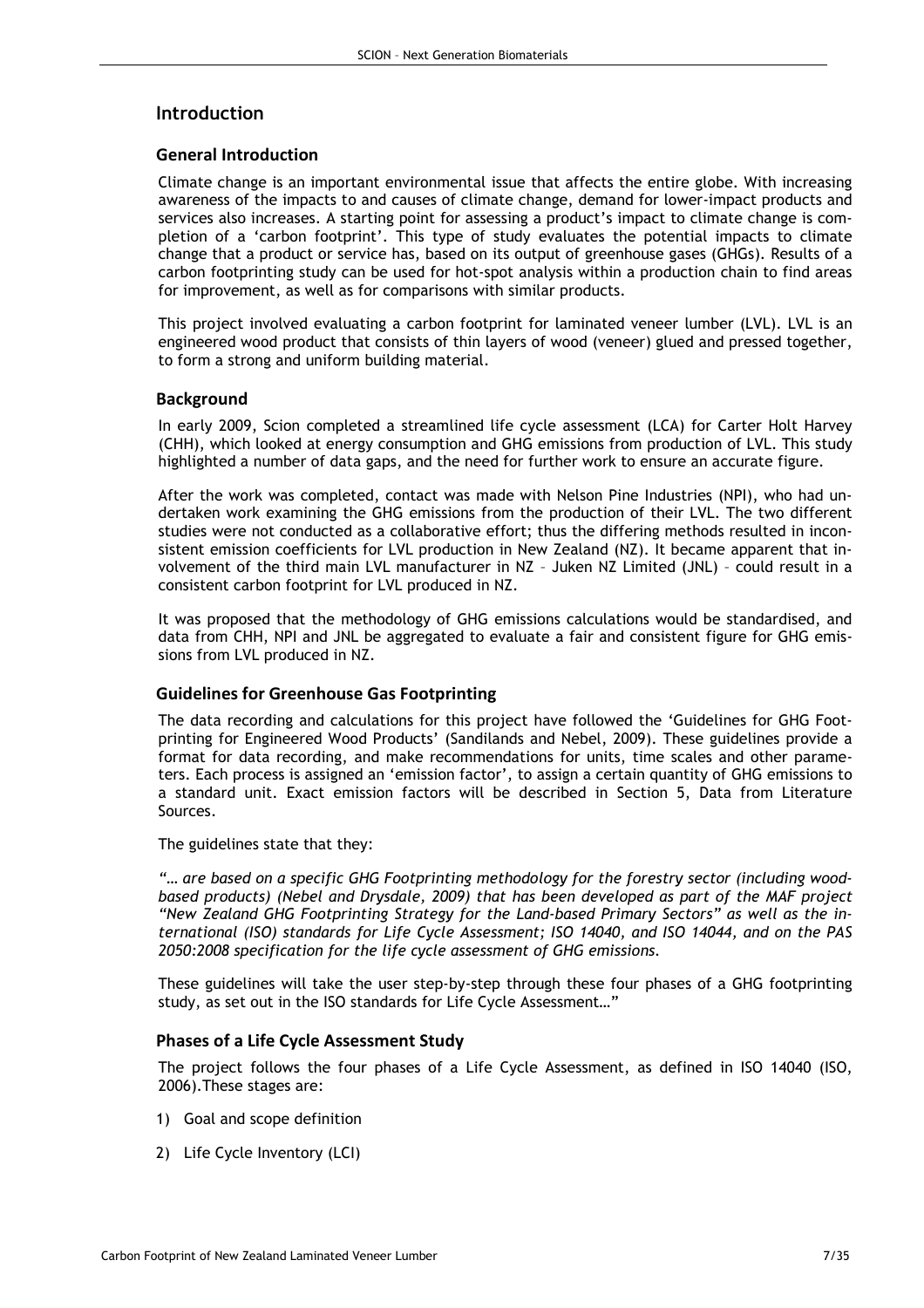- 3) Life Cycle Impact Assessment (LCIA)
- 4) Life Cycle Interpretation

The goal and scope definition stage involves defining all aspects of the goal of the project, the scope (including cut-off rules and allocation procedures), the functional unit, and anything else that needs to be defined before data collection begins. Once these preliminary decisions have been made, data collection (creation of the life cycle inventory) can begin. Once all data relevant to the life cycle of the product in question is collected, the inventory is normalised to the functional unit, and the LCIA stage can begin. In a carbon footprint, the LCIA involves one impact category only, which is global warming potential (GWP). After the impacts have been quantified, the final stage of life cycle interpretation can be applied, where the results are broken down by stage and an in-depth analysis is performed. This is shown graphically below in Figure 1.



Figure 1: The phases of an LCA as defined by ISO 14040 (ISO, 2006)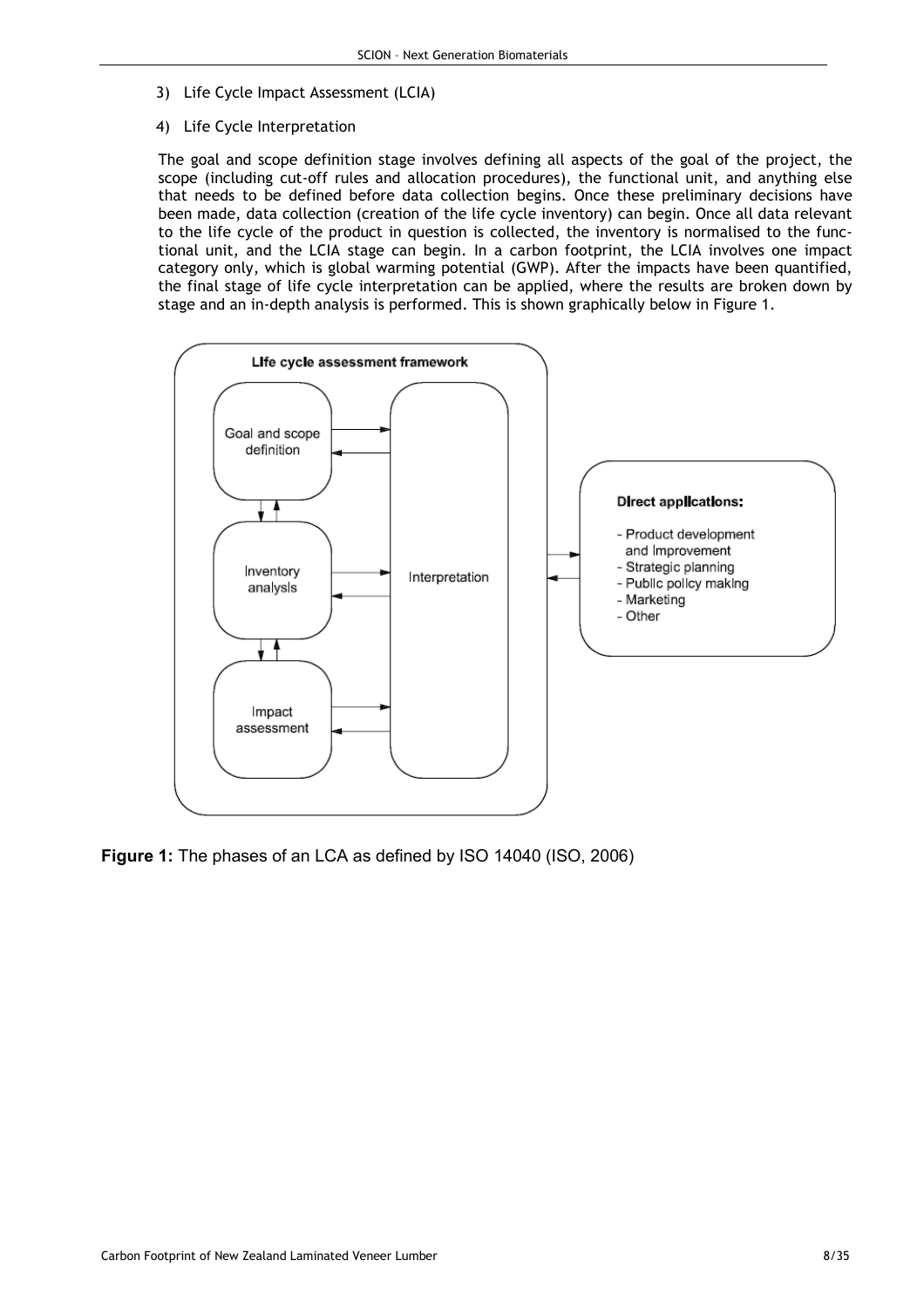## Goal & Scope Definition

#### Goal

The reason for undertaking this work is to evaluate a GHG figure for LVL that is based on science and actual NZ data. The figure will stand up to criticism, and as accurately as possible represent what really happens in the life cycle of NZ LVL.

Therefore the goal of this project has been defined as:

To provide a robust and accurate Greenhouse Gas (GHG) emissions figure for laminated veneer lumber produced in New Zealand, to be published and made available for use in further studies.

#### Scope/System Boundary

The data recording and calculations for this project have followed the 'Guidelines for GHG Footprinting' (Sandilands and Nebel, 2009). The system begins at the forestry stage (including growing of the trees), then includes transport of logs to the LVL plant, all processes within the LVL production system, packaging, transportation to end users, 50 years in use (IPCC, 2006) and finally the end-of-life scenario that is deemed to be appropriate for the destination country – either landfilling or incineration. Treatment has been included as a separate process, as LVL can be produced as treated or untreated LVL. Emissions from retail activities have been excluded as they are not expected to have an impact on final results. Emissions from land use change have also been excluded due to high variability in data and the lack of a consensus on how land use impacts can be incorporated in LCA (Heinrich, 2007).

The reference year chosen for the processes was the 2007-08 financial year. Results of this study could vary from year to year, which is why the most recent 'normal' year has been chosen, prior to the economic downturn. The total time period investigated in this study is 100 years, in line with the Scion guidelines and PAS 2050 (BSi, 2008, Sandilands and Nebel, 2009). This 100 year time period begins with 30 years of tree growth, followed by production and 50 years of use, and finally disposal, which is made up of 20 years in landfill. extension of this decomposition time period has been investigated in a sensitivity analysis, for the sake of transparency.

The audience of this work is likely to be designers, architects and researchers who can use the emission factor in their work. This work has been critically reviewed in accordance with ISO 14044 by John Andrews at Landcare Research.

A quantitative measure of uncertainty has not been included in this study because the combination of different uncertainty formalisms is often mathematically impossible and, even in cases when feasible, not theoretically sound; consequently this is an active area of research and development of the LCA method (Reap et al., 2008). Data validation has been included, and this can be seen in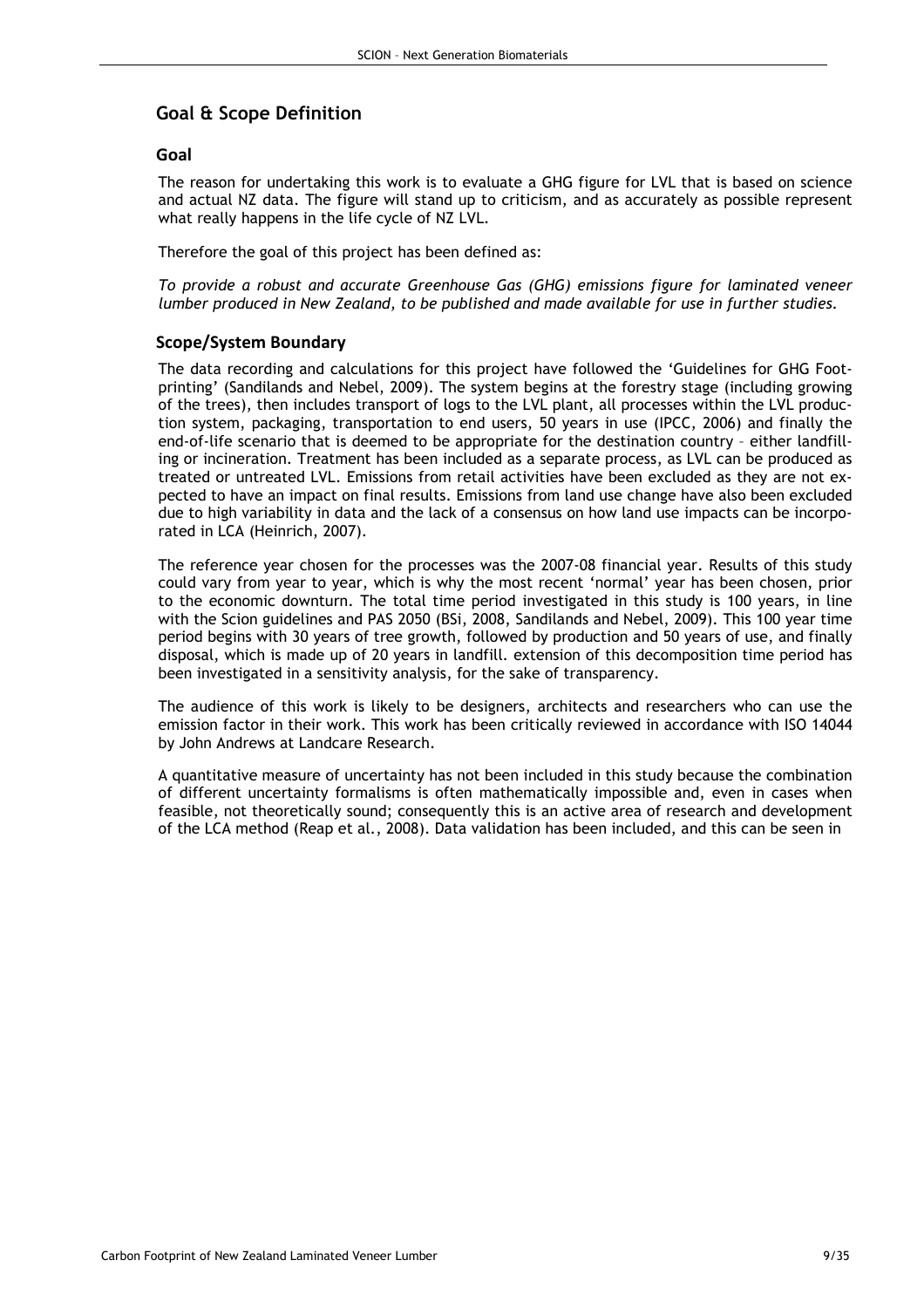Appendix I: Data Validation.

#### Functional Unit

The functional unit in this project was 1  $\text{m}^3$  of LVL produced in NZ. This unit was chosen after discussions with the manufacturers involved in the project. Cubic metres were the most common measure of quantities of LVL produced and distributed.

#### Allocation

The allocation method chosen in this project reflects the method defined in the guidelines. This recommends that where allocation cannot be avoided, it shall be on the basis of mass {Jungmeier, 2002 #68}. This means that where any process in the LVL production chain produces two (or more) co-products (for example bark and de-barked logs), the environmental impacts of those logs are split following the total mass of each output. Burdens from disposal of waste products are included as burdens on the main product.

#### Impact Categories

It is possible to include a range of impact categories in any LCA. Depending on the impact assessment method, categories such as acidification, ozone layer depletion, human toxicity and freshwater aquatic ecotoxicity can be included. In this project, the goal was to evaluate a 'carbon footprint, which is a total GHG emissions figure. For this reason, only one impact category was chosen: global warming potential. The choice of a single impact category is not recommended by ISO 14040 for a full LCA study, and this is the reason for describing this study as a 'carbon footprint' rather than an LCA.

Global warming potential 100 Years (GWP<sub>100</sub>) is a measure of how much a given mass of greenhouse gas is estimated to contribute to global warming. It is a relative scale which compares the gas in question to that of the same mass of carbon dioxide. A GWP is calculated over a specific time interval and the value of this must be stated whenever a GWP is quoted or else the value is meaningless. Carbon dioxide has a GWP of exactly 1 (since it is the baseline unit to which all other GHGs are compared). Another important gas is methane, with a GWP of 25 and on the extreme end of the scale are gases such as  $SF_6$  (sulfur hexafluoride) with a GWP of 22,800 (this gas has been used as an insulating gas in double glazed windows in Europe).

Note that a substance's GWP depends on the time horizon over which the potential is calculated. A gas which is quickly removed from the atmosphere may initially have a large effect but for longer time periods as it has been removed becomes less important. Thus methane has a potential of 25 over 100 years but 72 over 20 years; conversely sulfur hexafluoride has a GWP of 22,800 over 100 years but 16,300 over 20 years. (IPCC, 2007) The GWP value depends on how the gas concentration decays over time in the atmosphere. This is often not precisely known and hence the values should not be considered exact. For this reason when quoting a GWP it is important to give a reference to the calculation. In this report, GWP values from the IPCC Fourth Assessment Report have been used wherever possible (IPCC, 2007).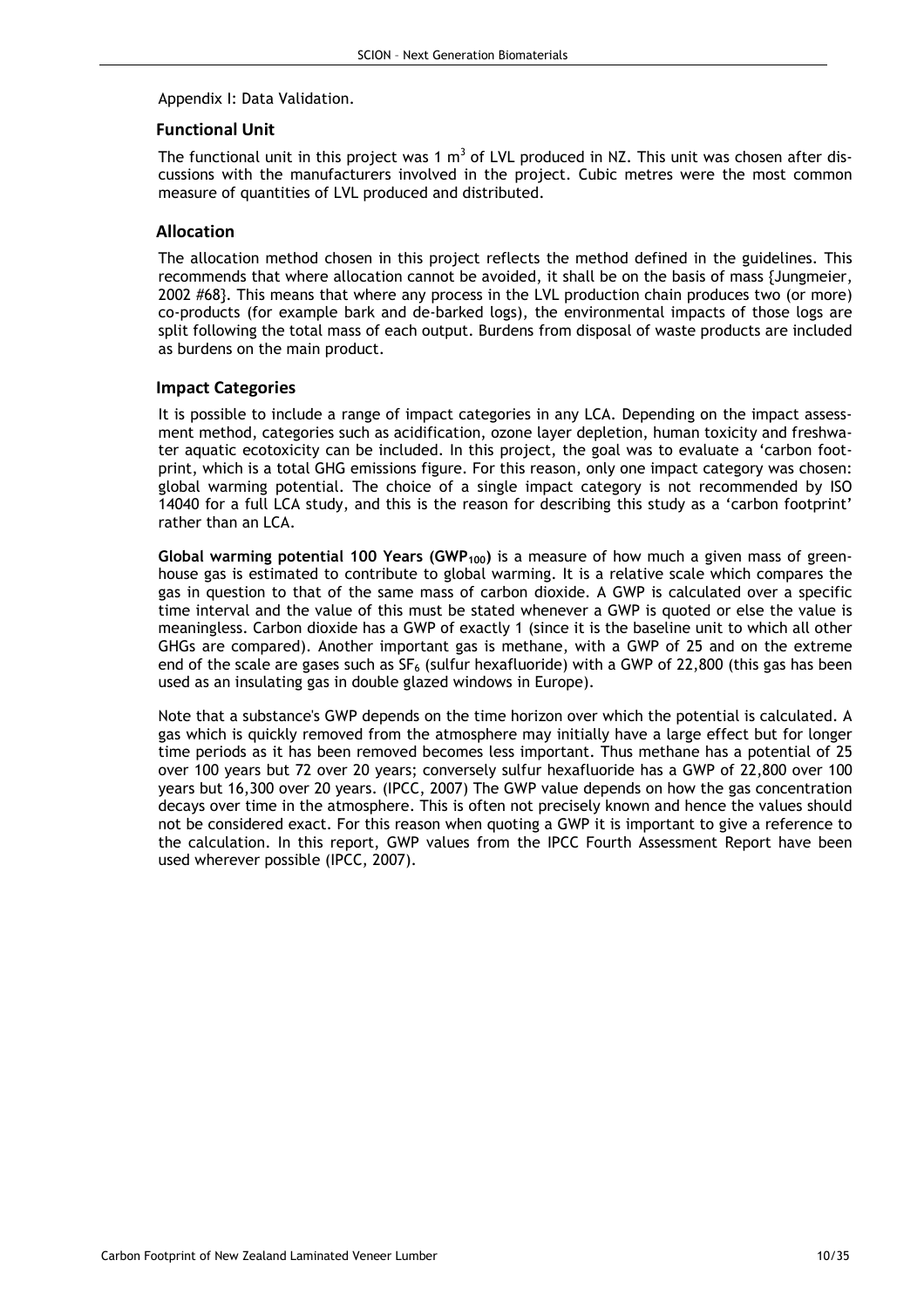# LVL Production Process

## Flow Diagram and Process Description

Figure 2 shows a basic flow chart of the LVL production process. Individual production lines may vary from this diagram, yet the basic process remains the same.



#### Figure 2: Basic flow chart of the LVL production process

The following is a very general description of the LVL production process, based on discussions with the LVL manufacturers. It is intentionally general, as to not divulge manufacturer-specific processes.

Log Production: Log production is out of the system boundary of this project – the LVL production process begins as logs are delivered to the log yard.

Debarking: All bark is removed from the logs.

Hot Log Bath: The logs are conditioned in hot water. When logs have reached the required core temperature they move on to the peeling process.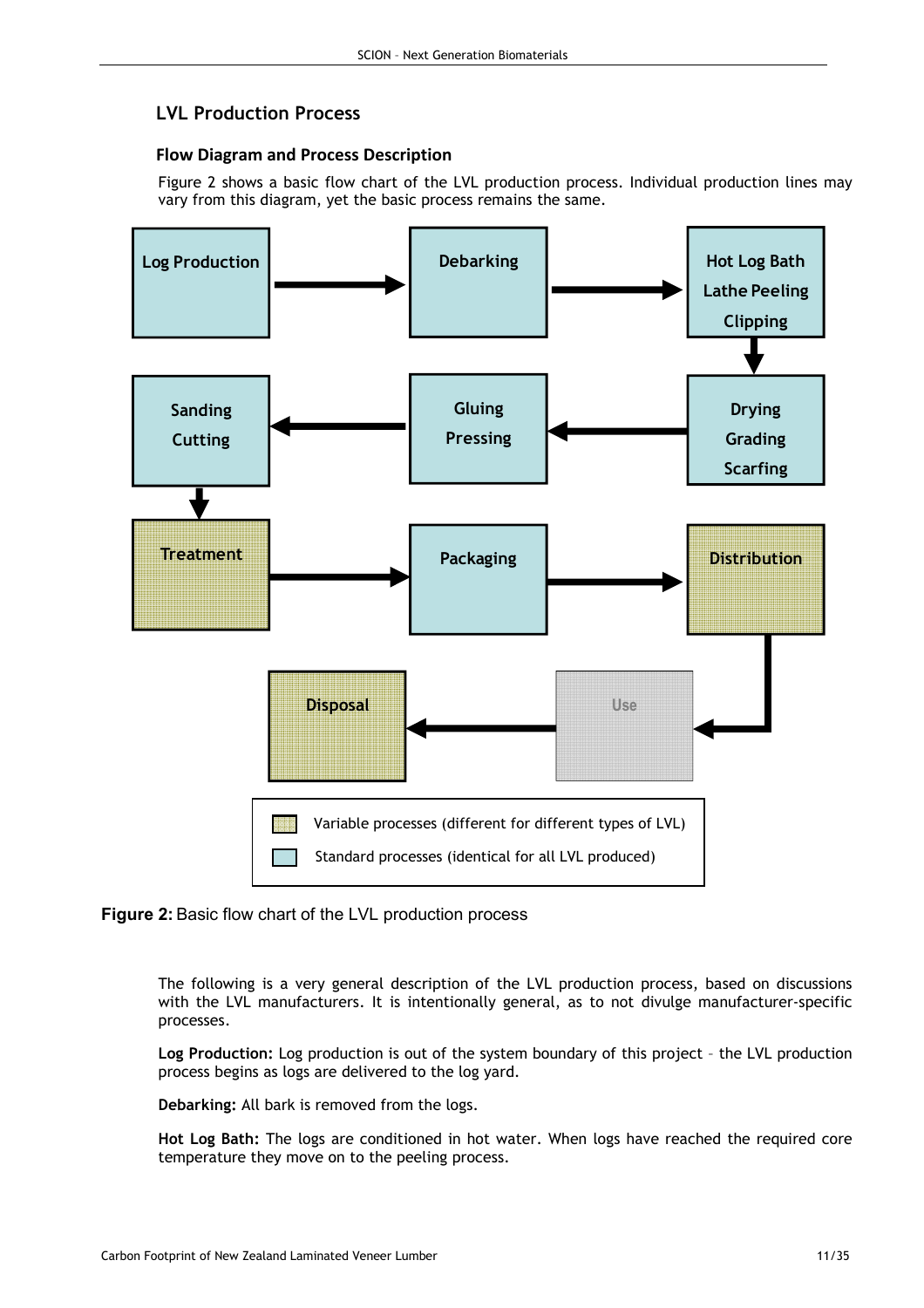Lathe Peeling: The logs are peeled to produce the (wet) veneer.

Clipped to Size: The veneer is clipped into sheets of required size.

Veneer Drying: The veneer sheets are put through a drying process to remove most moisture.

Structurally & Visually Graded: The sheets are graded dependent on quality

Scarfing: The veneer edge is scarfed (cut to allow a join) for a uniform thickness at the joints between veneer sheets.

Glue Applied: At this stage any insecticides or other additives required can be added. The veneers are then coated with phenol formaldehyde adhesive.

Press: Once the veneers have had glue applied the veneers are passed through a press & curing process. This ensures complete resin cure and an LVL billet is formed.

Cut to Width: The billets are ripped to widths required.

Treatment: A certain proportion of the LVL is treated to H3 standard, for outdoor use.

Packed and Wrapped: LVL is packed as per shipping requirements, usually using steel strapping and plastic wrap.

Distribution: LVL is distributed to its destination.

Disposal: The LVL is disposed in landfills (standard practice in NZ and most overseas destinations) or incinerated (standard practice in some overseas destinations). Because of the uncertainties surrounding waste disposal practices in the future, exact methods of disposal at the end of the lifetime of the LVL products cannot be known. For this reason, a range of options have been explored in more detail in the 'End of Life' chapter.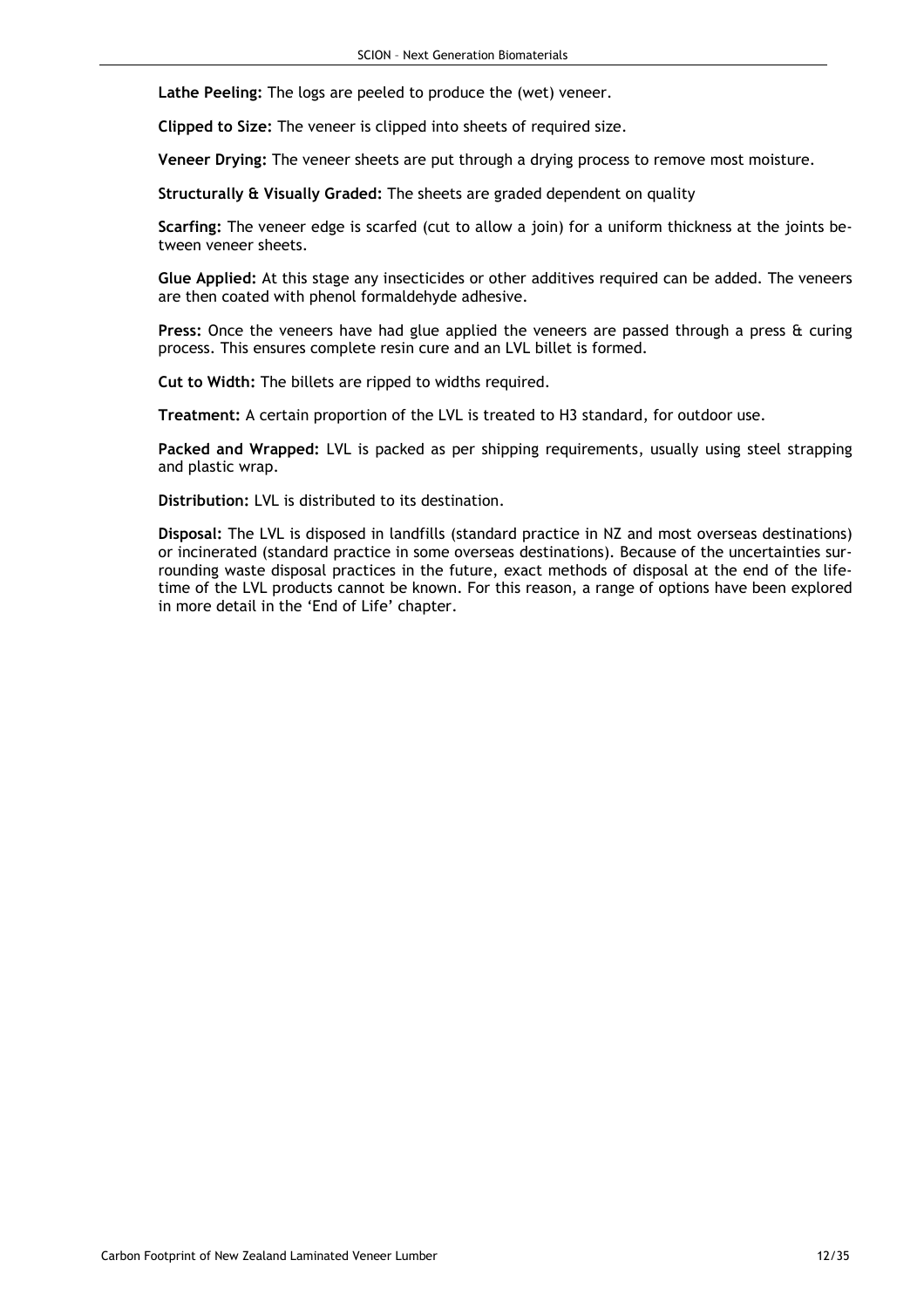## Primary Data

#### General

The Microsoft Excel sheets which accompany the Guidelines for GHG Footprinting for Engineered Wood Products were customised by Scion and sent out to manufacturers to populate. Once populated, the sheets were sent to Scion for aggregation.

### Inputs and Outputs

The total aggregated in- and output materials, energy and emissions for LVL production at the NZ manufacturing sites are shown in Table 1. The table includes the in- and outputs, followed by the amount and units per cubic metre of LVL produced, an emission factor for the in-/output with units, the total GHG emissions for that in/output and a comment/reference.

|  |  | <b>Table 1: Inputs and Outputs of the LVL Production Process</b> |  |  |  |
|--|--|------------------------------------------------------------------|--|--|--|
|--|--|------------------------------------------------------------------|--|--|--|

| Internal inputs and outputs       |                                                                                   |                                    |                              |                |
|-----------------------------------|-----------------------------------------------------------------------------------|------------------------------------|------------------------------|----------------|
| Input/output                      | Name of Input/Output                                                              | <b>Information</b>                 | Quantity/ m <sup>3</sup> LVL | <b>Unit</b>    |
| <b>Internal</b><br><b>Inputs</b>  | TOTAL heat/steam<br>produced on-site                                              | Quantity                           | 3.03                         | <b>MWh</b>     |
|                                   | Total green w ood produced<br>for use as boiler fuel                              | Quantity                           | 0.21                         | t              |
| <b>Internal</b><br><b>Outputs</b> | <b>Total dry</b><br>w ood/shavings/saw dust<br>produced for use as boiler<br>fuel | Quantity                           | 0.18                         | t              |
|                                   |                                                                                   | <b>External Inputs and Outputs</b> |                              |                |
|                                   |                                                                                   |                                    |                              |                |
| Input/Output                      | Name of Input/Output                                                              | <b>Information</b>                 | Quantity/ m <sup>3</sup> LVL | Unit           |
|                                   |                                                                                   | Quantity                           | 1.46                         | m <sup>3</sup> |
|                                   | Total logs in                                                                     | Transportation (truck)             | 248.60                       | t km           |
|                                   |                                                                                   | Quantity                           | 0.08                         | t              |
|                                   | Total boiler fuel purchased                                                       | Transportation (truck)             | 1.06E-05                     | t km           |
|                                   | Total diesel use - forklifts                                                      | Quantity                           | 2.33                         |                |
|                                   | Total diesel use - trucks                                                         | Quantity                           | 1.18                         |                |
|                                   | Total other fuel - LPG                                                            | Quantity                           | 0.02                         |                |
|                                   | Total electricity used                                                            | Quantity                           | 0.26                         | <b>MWh</b>     |
|                                   | Total natural gas                                                                 | Quantity                           | 0.01                         | GJ             |
|                                   | External veneer purchased                                                         | Quantity                           | 0.13                         | m <sup>3</sup> |
|                                   | <i>in</i>                                                                         | Transportation (truck)             | 30.07                        | t km           |
|                                   | Water                                                                             | Quantity                           | 0.84                         | m <sup>3</sup> |
|                                   |                                                                                   | Quantity                           | 0.19                         | ı              |
|                                   | Caustic                                                                           | Transportation (truck)             | 0.04                         | t km           |
|                                   | Antifoam                                                                          | Quantity                           | 7.76E-06                     |                |
|                                   | <b>Boiler Chemicals</b>                                                           | Quantity                           | 1.06E-04                     |                |
| <b>External</b>                   |                                                                                   | Quantity                           | 2.00E-04                     | t              |
| <b>Inputs</b>                     | Salt                                                                              | Transportation (truck)             | 0.03                         | t km           |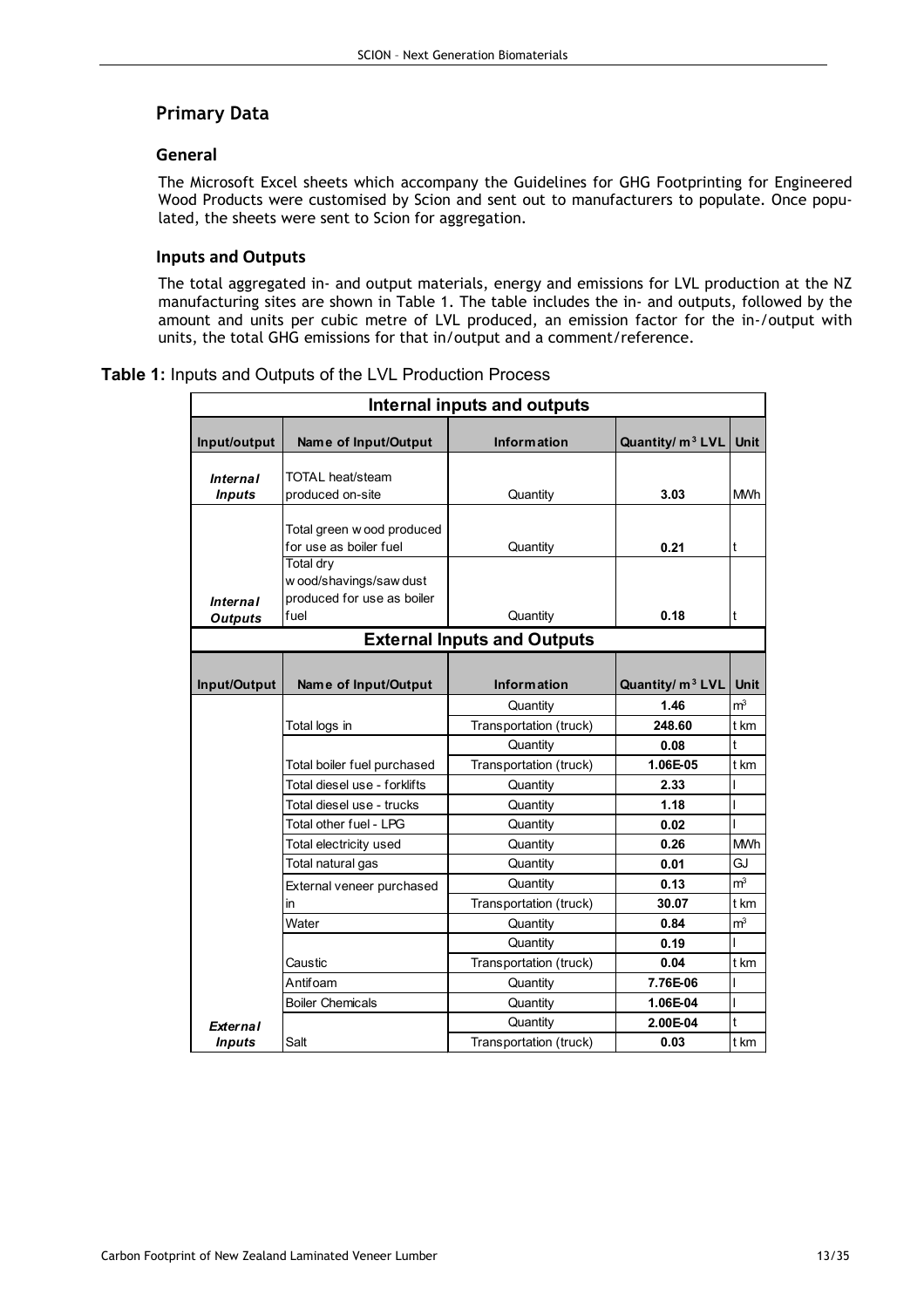|                 | Lubricants                  | Quantity               | 0.02<br>0.15 |                |
|-----------------|-----------------------------|------------------------|--------------|----------------|
|                 |                             | Quantity               |              | kg             |
|                 | Composer Glue               | Transportation (truck) | 0.03         | t km           |
|                 |                             | Quantity               | 0.45         | kg             |
|                 | <b>Composer String</b>      | Transportation (truck) | 0.09         | t km<br>t      |
|                 | Phenol Formaldehyde Resin   | Quantity               | 0.024        |                |
|                 | <b>Solids</b>               | Transportation (truck) | 6.675        | t km           |
|                 |                             |                        |              |                |
|                 |                             | Quantity               | 0.006        | t              |
|                 | <b>Fillers</b>              |                        |              |                |
|                 | (bark/w alnut/w heat flour) | Transportation (truck) | 1.621        | t km           |
|                 | Modal (glue extender)       | Quantity               | 0.001        | t              |
|                 | Caustic (NaOH)              | Quantity               | 0.001        | t              |
|                 |                             | Quantity               | 0.042        | I              |
|                 |                             | Transportation (truck) | 0.017        | tkm            |
|                 | Insecticide                 | Transportation (ship)  | 0.13         | tkm            |
|                 |                             | Quantity               | 1.16         |                |
|                 | Paint                       | Transportation (truck) | 1.03         | t km           |
|                 |                             | Quantity               | 0.02         |                |
|                 | Ink                         | Transportation (truck) | 0.01         | t km           |
|                 |                             | Quantity               | 3.74E-04     | t              |
|                 | <b>Steel Strapping</b>      | Transportation (truck) | 0.13         | t km           |
|                 |                             | Quantity               | 5.69E-04     | t              |
|                 | LDPE Wrap                   | Transportation (truck) | 0.19         | t km           |
| <b>External</b> |                             | Quantity               | 1.14E-05     | t              |
| <b>Inputs</b>   | Cardboard                   | Transportation (truck) | 7.57E-04     | t km           |
|                 |                             |                        |              |                |
|                 | Total green chip sold       | Quantity               | 0.24         | t              |
|                 |                             | Quantity               | 0.01         | t              |
|                 | Any waste wood to landfill  | Transportation (truck) | 0.39         | t km           |
|                 |                             | Quantity               | 0.00         | t              |
|                 | Other w aste total          | Transportation (truck) | 0.05         | t km           |
|                 |                             | Quantity               | 0.03         | t              |
| <b>External</b> | Boiler Ash w aste total     | Transportation (truck) | 0.49         | t km           |
| <b>Outputs</b>  | Waste Water                 | Quantity               | 0.08         | m <sup>3</sup> |

#### Inputs and Outputs for Treatment

Chemical treatment for LVL that is to be used in outdoor situations has been included in this project as a separate process, as not all LVL is treated in this way. The inputs and outputs for this process were different for each manufacturer, and therefore to ensure protection of confidential data, the chemicals have not been specified. It can be assumed that this process is treating the timber to an H3 standard, which is described as "Exposed to the weather, above ground or protected from the weather but with a risk of moisture entrapment" (NZS, 2003). The inputs and outputs of this process are shown below in Table 2.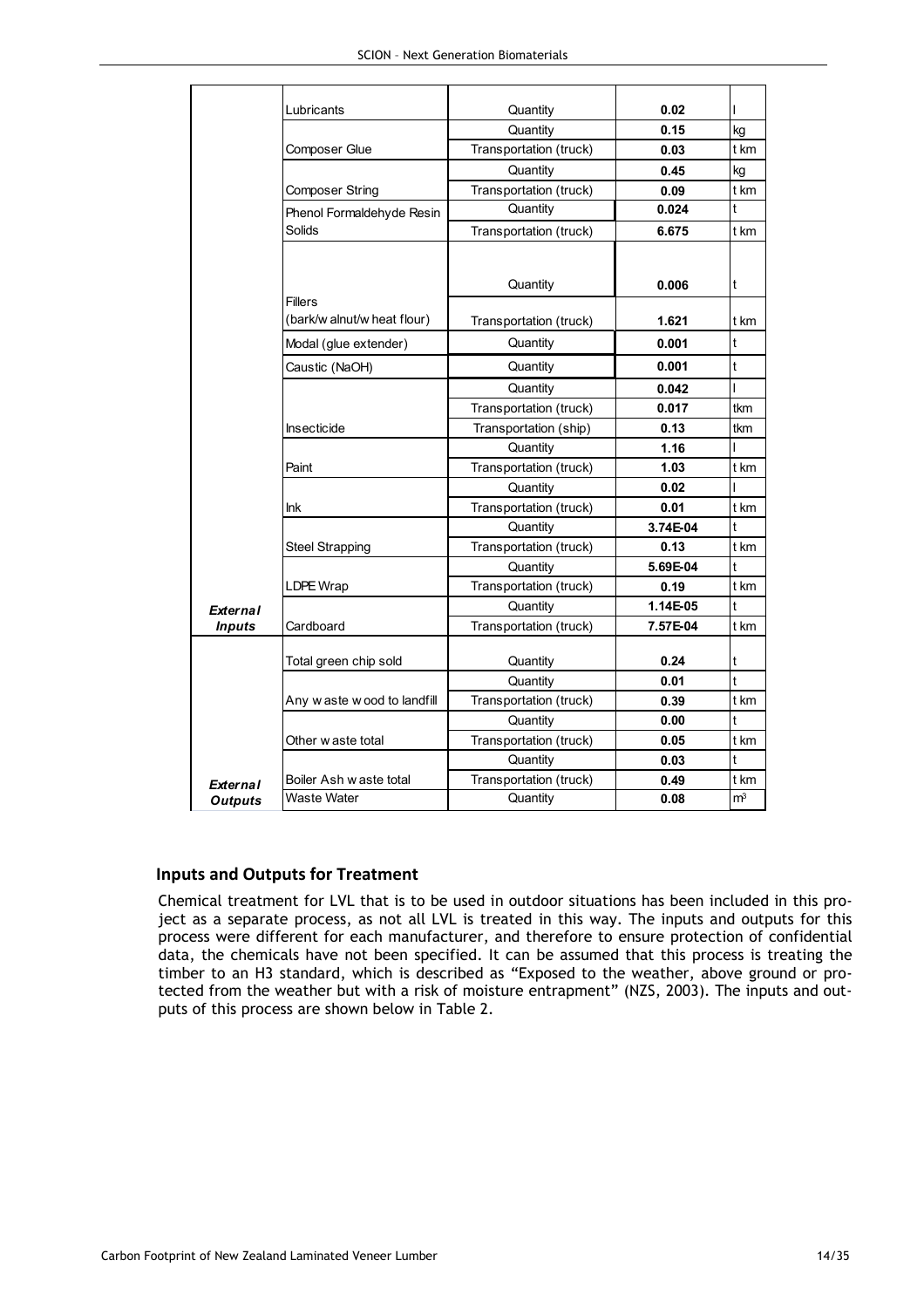|  | <b>Table 2:</b> Inputs and outputs of the LVL treatment process |  |
|--|-----------------------------------------------------------------|--|
|--|-----------------------------------------------------------------|--|

| <b>Internal Inputs and Outputs</b> |                                             |                                    |                     |                |
|------------------------------------|---------------------------------------------|------------------------------------|---------------------|----------------|
| Input/output                       | Name of Input/Output                        | <b>Information</b>                 | Quantity/ $m^3$ LVL | <b>Unit</b>    |
| <b>Internal</b><br><b>Inputs</b>   | LVL to be Treated                           | Quantity                           | 1                   | m <sup>3</sup> |
| <b>Internal</b><br>Outputs         | Treated LVL ready for<br>packaging/shipping | Quantity                           | 1                   | m <sup>3</sup> |
|                                    |                                             |                                    |                     |                |
|                                    |                                             | <b>External Inputs and Outputs</b> |                     |                |
|                                    |                                             |                                    |                     |                |
| Input/Output                       | Name of Input/Output                        | <b>Information</b>                 | Quantity/ $m^3$ LVL | <b>Unit</b>    |
|                                    | Diesel (forklifts)                          | Quantity                           | 0.74                |                |
|                                    | Electricity                                 | Quantity                           | 0.11                | <b>MWh</b>     |
| <b>Treatment Chemicals</b>         |                                             | Quantity                           | 45.39               |                |
| <b>External</b>                    |                                             | Transportation (truck)             | 9.08                | t km           |
| inputs                             | Water                                       | Quantity                           | 0.18                |                |

### Inputs and Outputs for Distribution

Finished LVL products are distributed around the world. The outputs for distribution are grouped into the main destinations for the final LVL products: NZ, Australia, Japan, USA, Middle East and 'other'. 'Other' comprises a mixture of international destinations. Table 3 shows how much of the average cubic metre of LVL is sent to each destination.

Table 3: Input and output table for LVL distribution

| <b>Internal Inputs and Outputs</b>      |                        |                    |                  |                |
|-----------------------------------------|------------------------|--------------------|------------------|----------------|
| Input/output                            | Name of Input/Output   | <b>Information</b> | Quantity/ m3 LVL | <b>Unit</b>    |
| <i><b>Internal</b></i><br><i>Inputs</i> | Packaged LVL           | Quantity           | 1                | m <sup>3</sup> |
|                                         | LVL to NZ              | Quantity           | 0.09             | m <sup>3</sup> |
|                                         | LVL to Australia       | Quantity           | 0.26             | m <sup>3</sup> |
|                                         | LVL to Japan           | Quantity           | 0.20             | m <sup>3</sup> |
|                                         | LVL to USA             | Quantity           | 0.06             | m <sup>3</sup> |
|                                         | LVL to Middle East     | Quantity           | 0.35             | m <sup>3</sup> |
| External<br><b>Outputs</b>              | LVL to Other Locations | Quantity           | 0.05             | m <sup>3</sup> |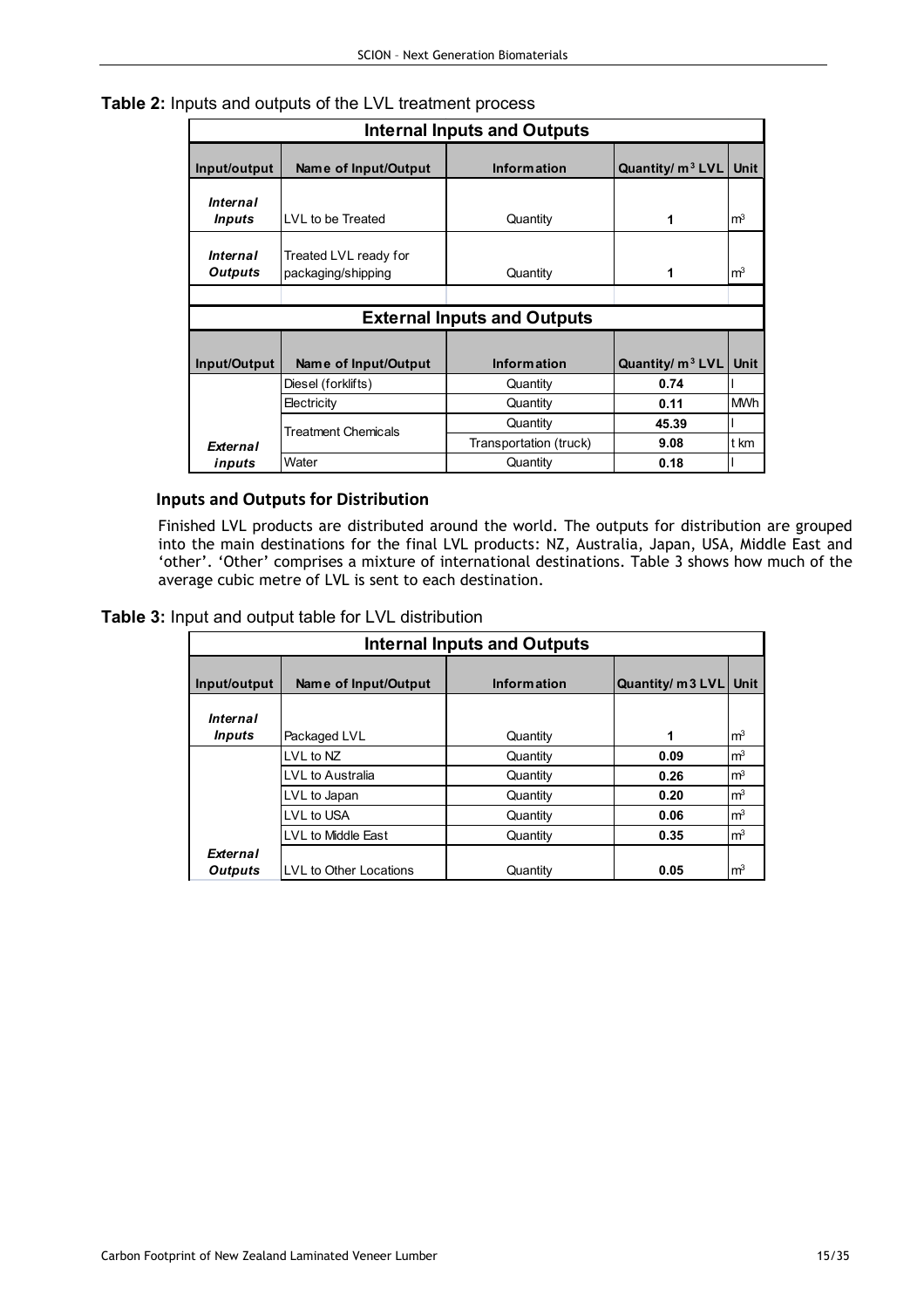# Data from Literature Sources

### Forestry

Two studies have been completed to evaluate a GHG coefficient for forestry in NZ. The first of these is a Scion report to the Ministry of Agriculture and Forestry (MAF), completed as part of the 'GHG Footprinting Strategy for the Land-Based Primary Sectors' project. (Sandilands et al., 2008) This report came to a final emissions figure of 10 kg of  $CO<sub>2</sub>$ -e per cubic metre of roundwood (under bark) for wood grown in NZ, excluding cartage.

The other study that has looked at GHG emissions from forestry is McCallum's carbon footprint report for Nelson Forests Ltd. (McCallum, 2009). This report came to a final GHG figure of 18.7 kg of  $CO<sub>2</sub>$  equivalents per cubic metre, which includes 6 kg of  $CO<sub>2</sub>$  equivalents for cartage. Excluding this, the figure becomes 12.7 kg of  $CO<sub>2</sub>$  equivalents per cubic metre of roundwood under bark.

Due to the McCallum report being directly applicable to one of the three manufacturers included in this LVL study, the GHG figure from that report (12.7 kg of  $CO<sub>2</sub>$  equivalents per cubic metre of roundwood under bark) has been used. This is also a more conservative approach, as the higher of the two available figures is used. Data from McCallum has also been used for transport distances, and combined with the diesel emission factor from Table 4.

#### Inputs to Production

Emission factors for fuels and electricity in NZ have been evaluated by Andrew Barber from Agrilink (Barber, 2009). Diesel, liquefied petroleum gas (LPG), natural gas and electricity are all used in LVL production, and the emission factors for these have been taken from the Barber report. These emission factors are shown below in Table 4. These figures have been calculated using LCA methodology, however emission factors have been using older GWP values from the second IPCC assessment report (IPCC, 1995). In saying this, these figures are likely to be the most accurate for NZ fuels and electricity.

| <b>Emission Source</b> | <b>Unit</b> | Emission Factor (kg $CO2$ -e per unit) |
|------------------------|-------------|----------------------------------------|
| Diesel                 |             | 3.108                                  |
| LPG                    | kg          | 3.357                                  |
| Natural Gas            | ΜJ          | 0.06096                                |
| Electricity (2008)     | kWh         | 0.2375                                 |

Table 4: Fuel and electricity emission factors used in this project from (Barber, 2009).

Some work has been done on emission factors for NZ materials used in the building industry, and where possible these figures are used (Nebel et al. 2009). The materials from this work that are used in this project are paint, steel (strapping) and plastic wrap. The steel figure is for 'steel sheet' which differs from steel strapping; this is used as a proxy for strapping as there is no specific data for that product.

For some materials, NZ-specific emission factors are difficult to source. In this case, an international database was used as a source of environmental impact data. The database used in this project was the ecoinvent database (Frischknecht et al. 2005). This database was used for water (emissions involved in extracting water), caustic production (sodium hydroxide solution), salt production, cardboard production and landfill operations.

A significant component of LVL is the resin that binds the layers of veneer (phenol formaldehyde resin). The exact composition of the resin varies, as each resin manufacturer will use a proprietary recipe - for this reason emission factors may vary slightly. The most appropriate resin emission factor has been used, which is based on recent data for a resin produced and used in NZ. The emission factor for Dynea 'PREFERE 15L112' phenol formaldehyde resin has been used, which is 1.20 kg CO<sub>2</sub> equivalents per kg of wet resin mix. In calculations, resin solids content has been used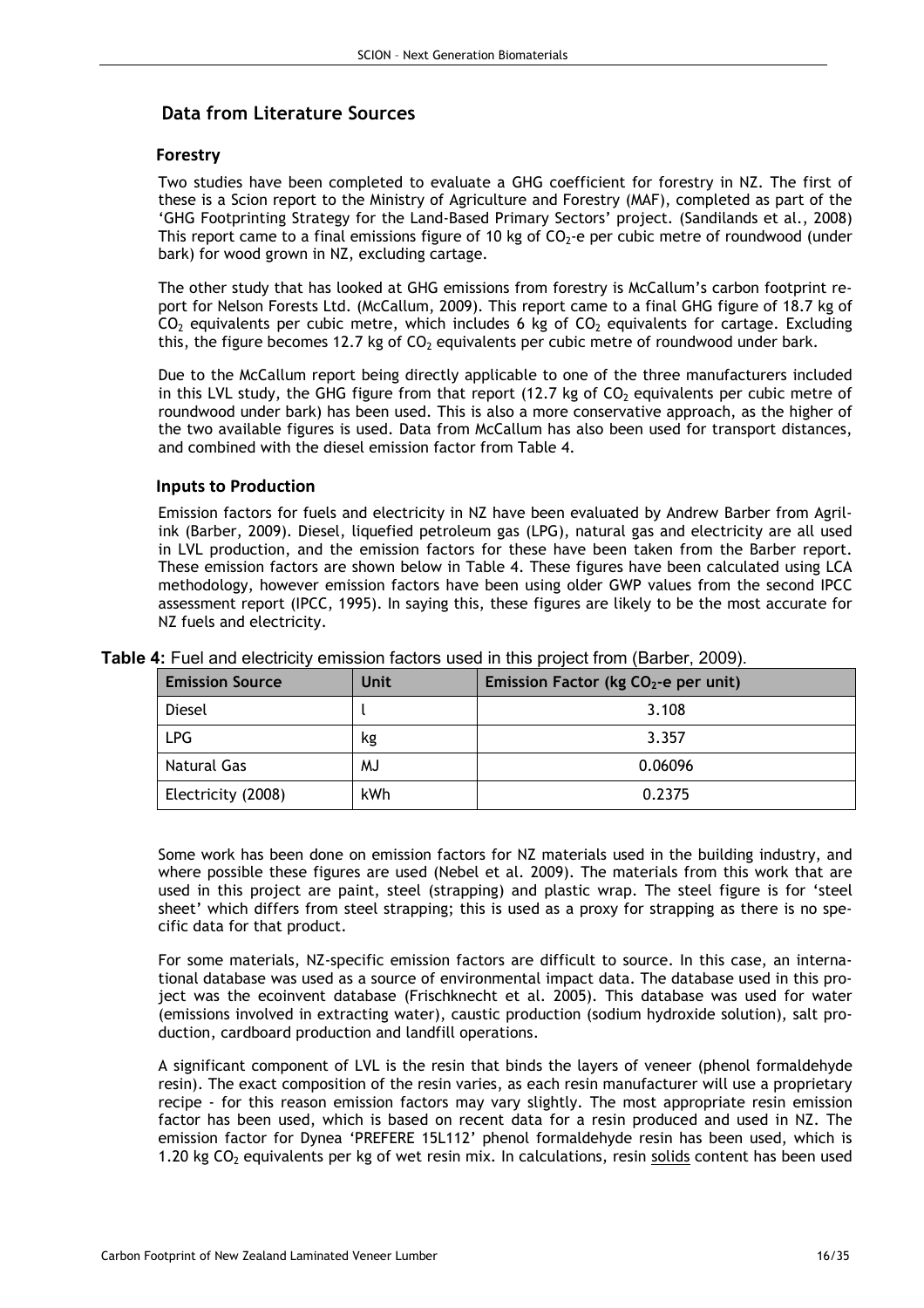as a basis for comparison, to allow more accurate estimation of other resin types, which can vary in solids content.

For some minor materials involved in the LVL production process, information was unavailable and therefore the emissions resulting from these materials were excluded. These products include boiler chemicals (such as antifoam), composer string, and insecticide. These materials make up approximately 0.1% of the total mass of 1  $m^3$  of LVL, and are expected to make up an insignificant percentage of the total GWP figure for LVL – this has been checked in preliminary analyses.

#### **Treatment**

Depending on the final intended application, LVL can be treated chemically to improve resistance to insects and diseases. While the production of LVL can include some treatment in the main process (for example using termiticides for product bound for Australia), in general treatment for LVL for external use happens after production of the raw product. This process has been kept separate, as not all LVL is treated in this way. Treatment involves the use of diesel and electricity, and for these, the Barber data (shown above in Table 4) is used. Due to the lack of information around the specific fungicides and insecticides used, the main physical data for the treatment comes from the solvents used, which are white spirits (for which an emission factor for paraffin is used) and dichloromethane. Ecoinvent data is used for the emission factors for production of paraffin and dichloromethane, which are 0.83 and 3.39 kg  $CO<sub>2</sub>$  per kg, respectively.

### **Transport**

Transportation of materials to the LVL production sites is accounted for where possible. This involved obtaining data from each manufacturer pertaining to the source of their materials, and averaging the data. Due to the uncertainties and wide range of data surrounding delivery of NZ materials to the production sites, a generic truck model from the ecoinvent database was used (with the exception of logs, as explained below). This model was "transport, lorry >32t, EURO3", and had an emission factor of 0.12 kg  $CO<sub>2</sub>$ -e per t km.

For road transportation of logs to the LVL production site, the emission factor used is based on NZspecific data. It is a combination of Nelson Forests transport data with NZ-specific diesel emission factors (McCallum, 2009; Barber, 2009). An assumption was made that log trucks are full on the incoming journey and empty on the outbound journey. Therefore the fuel use figure is an average of the full fuel use (2.31 km/l) and the empty fuel use (1.85 km/l) figures, coming to a total of 2.08 km/l. This is equivalent to 0.481 l/km. These figures also assume a full load of 30 m<sup>3</sup> (30 tonnes, assuming a wet wood density of 1000 kg/m<sup>3</sup>). Therefore the fuel use would be 0.016 litres per t km.

| <b>Transport Type</b>      | <b>Emission Factor</b>         | Source                             |
|----------------------------|--------------------------------|------------------------------------|
|                            | (kg $CO2$ -e / t km)           |                                    |
| Road transport             | 0.11669                        | Ecoinvent (transport, lorry > 32t, |
| (miscellaneous materials)  |                                | EURO3) (Frischknecht et al., 2005) |
| Road transport             | 0.0498                         |                                    |
| (logs to LVL plant)        |                                | (McCallum, 2009; Barber, 2009)     |
| Road transport             | 0.100 (0.056 kg $CO2$ -e /     |                                    |
| (LVL to final destination) | $m3$ km)                       |                                    |
| Ocean transport            | 0.01311 (0.00734 kg            | (DEFRA, 2009)                      |
| (Large Container Ship)     | $CO_2$ -e / m <sup>3</sup> km) |                                    |

|  |  |  | Table 5: Transport emission factors used in this project |  |  |  |  |  |  |
|--|--|--|----------------------------------------------------------|--|--|--|--|--|--|
|--|--|--|----------------------------------------------------------|--|--|--|--|--|--|

For road transportation of finished LVL products, the same NZ-specific data was used, however because the trucks are third-party freight trucks (not logging trucks), they are likely to be full almost all of the time. This results in an emission factor which uses the fully-laden fuel use figure (1.85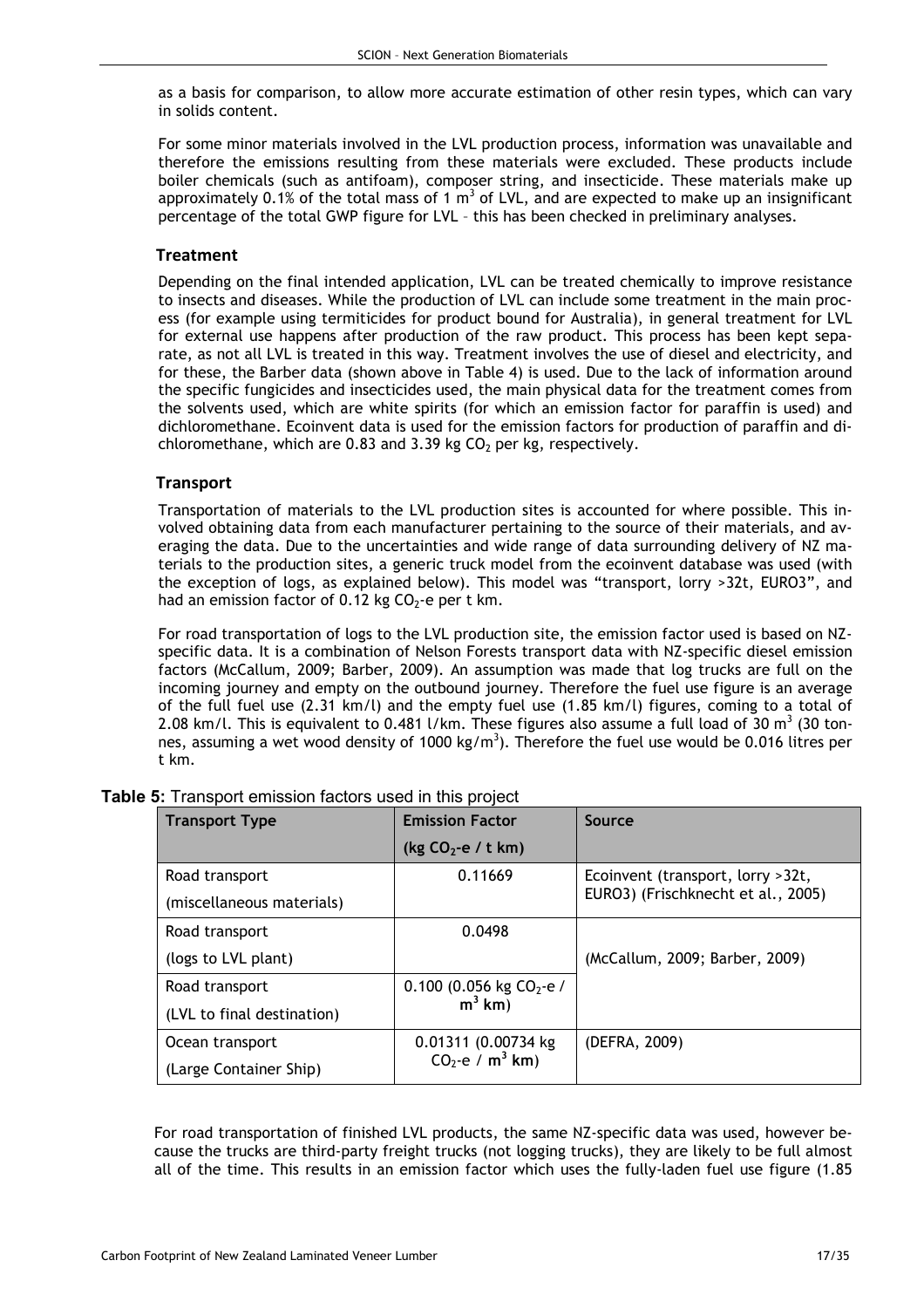km/l, or 0.541 litres per km) and only a one-way distance, from production site to final destination. Assuming a load of 30 m<sup>3</sup> (16.8 tonnes of LVL at density of 0.56 t/m<sup>3</sup>), this is a fuel use figure of 0.032 litres per tonne-km, or 0.018 litres per  $m^3$ -km. These figures are then multiplied by the diesel emission factor in Table 4 to get the road transport emission factor. The distances assumed in this project are 100 km for transport of LVL to the nearest port (where the LVL is being exported), and 300km as an average distance for transport of LVL to a final NZ destination (where NZ is the country where the LVL is used).

For international shipping, ocean freighting is used. Data from manufacturers suggests that most LVL product is exported in containers, and so for the shipping emission factor, a recent study from the UK Department for Environment, Food and Rural Affairs has been used (DEFRA, 2009). Within this, the category 'large container ship' has been used. The ports used to calculate shipping distances are Wellington, Sydney, Los Angeles, Tokyo and Dubai, and distances are found online.<sup>1</sup> Fuel use figures are combined with emissions data from Barber (2009) to come to the final emissions factors, measured in kg  $CO<sub>2</sub>$ -e per t km, shown in Table 5.

#### Retail Operations and Use

Emissions from the use phase of the LVL have been excluded as they are expected to be negligible. A time period of 50 years has been assumed for the use phase, in keeping with the IPCC Guidelines for National Greenhouse Gas Inventories (IPCC, 2006).

### End of Life

The actual disposal method of the LVL product at the end of its life – which could be 50 years or more into the future – will not be known at the production stage. For this reason, two options are modelled – landfill disposal and incineration.

Behaviour of wood in landfill is a complex issue. In the 2006 IPCC National Greenhouse Gas Inventory guidelines, it is stated that:

"The reported degradabilities especially for wood, vary over a wide range and is yet quite inconclusive. They may also vary with tree species. Separate DOC<sub>f</sub> [fraction of organic cabon that decomposes] values for specific waste types imply the assumption that degradation of different types of waste is independent of each other [sic]…scientific knowledge at the moment of writing these Guidelines is not yet conclusive on this aspect".

There are also a range of scientific papers which present vastly different decomposition rates for wood. In this study, the decomposition of the wood is assumed to reach a maximum of 18%, and the product of carbon decomposition is assumed to be 50% carbon dioxide, and 50% methane (Ximenes et al., 2008, IPCC, 2006). The 18% figure is the only reference found that uses evidence in the form of wood products removed after a length of time in a landfill (Ximenes et al., 2008). This figure was given for softwood after 46 years in landfill; this has been used as a conservative estimate, as only 20 years of landfill emissions would be included in the 100-year timeframe. In addition, anecdotal evidence would suggest that a compressed, coated and treated engineered wood product would decompose more slowly than bare softwood, making the decomposition rate in this project likely to be an overestimate, particularly for treated LVL.

Decomposition of the resin component has not been taken into account. Of the methane produced, 10% is oxidised to  $CO<sub>2</sub>$  as the landfill is assumed to be a managed landfill (IPCC, 2006). Three different landfill types are modelled: an unmanaged landfill (with no methane capture), an 'average' NZ landfill in 2010 (where 51% of the methane is captured), and a future prediction (for 2050 instead of 2110 as this is the farthest prediction that MfE figures include) for a managed NZ landfill, where 60% of the methane is captured (MfE, 2008). Of this methane, not all will be used for energy generation – some is flared. As of 2007, 6 out of 11 NZ landfills with methane capture technology generated energy (MfE, 2007). Using these figures, an assumption has been made that 43% of captured methane is used for energy generation, and 57% is flared. For a future (2050) scenario, it has been assumed that 90% of captured methane is used for energy generation.

 $\overline{a}$ 

<sup>1</sup> http://www.searates.com/reference/portdistance/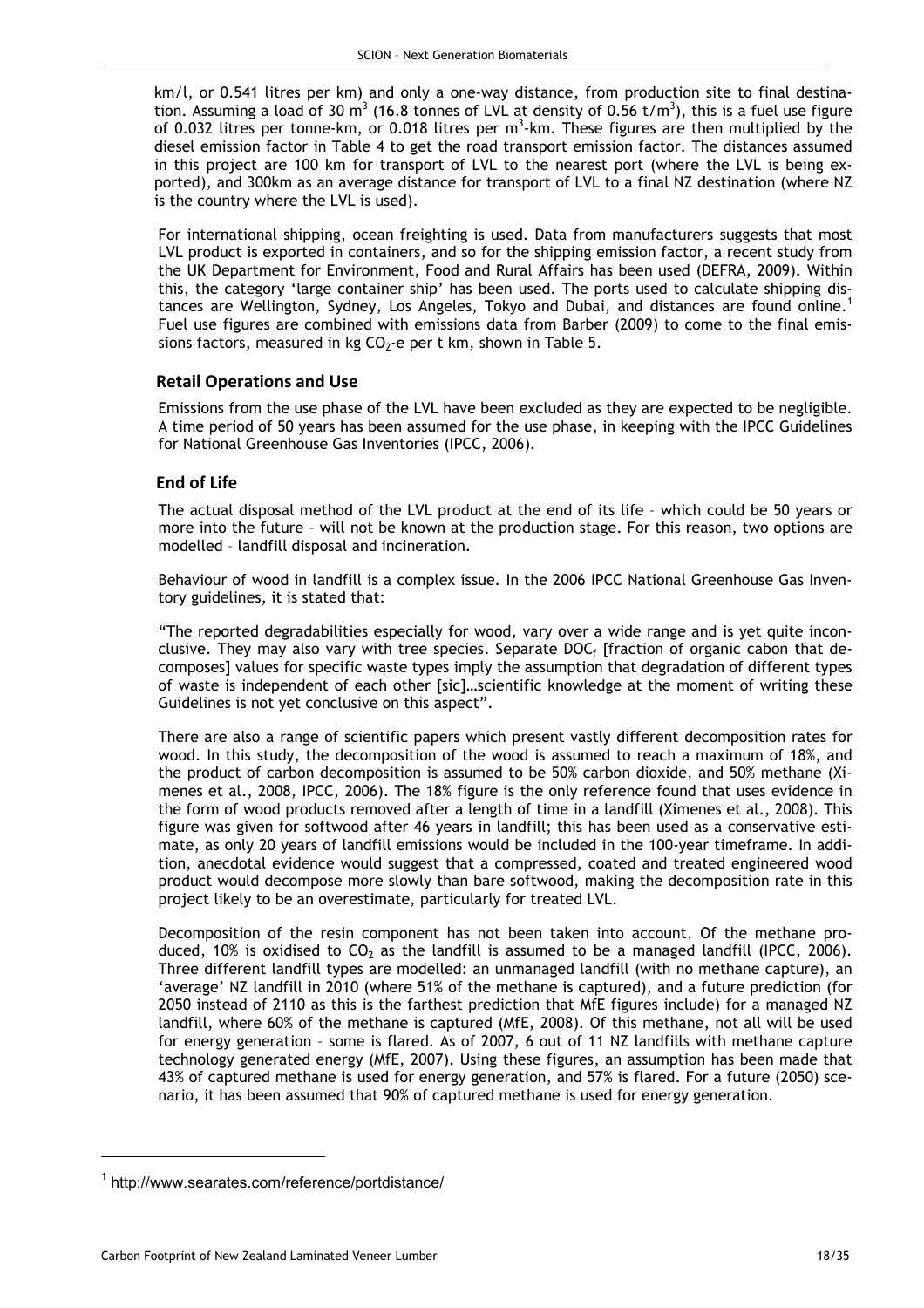For modelling of incineration, it is assumed that complete combustion occurs, releasing all stored  $CO<sub>2</sub>$ -e. This scenario is therefore an assumption of no permanent carbon storage. In the future, it is unlikely that wood products would be incinerated without energy recovery. Therefore, this scenario assumes the energy produced from burning the wood waste is used for cogeneration of heat and electricity. This heat could be utilised by industry, displacing heat from natural gas, and the electricity could replace electricity from the national grid. The GWP impacts of these displacements (using current NZ environmental data from Barber, 2009) have been taken into account. All assumptions for end of life processes are detailed in Table 6.

| Table 6: End-of-life assumptions used in this project |  |  |  |
|-------------------------------------------------------|--|--|--|
|-------------------------------------------------------|--|--|--|

| <b>Process</b>                                                                                  | <b>Assumption</b>    | Source                                |
|-------------------------------------------------------------------------------------------------|----------------------|---------------------------------------|
| % of dry wood that is carbon                                                                    | 50%                  | (Sandilands and Nebel, 2009)          |
| Decomposition of carbon in wood in<br>landfills                                                 | 18%                  | (Ximenes et al., 2008)                |
| % of carbon converted to methane                                                                | 50%                  | (IPCC, 2006)                          |
| % of carbon converted to CO <sub>2</sub>                                                        | 50%                  |                                       |
| Methane captured (unmanaged / current<br>NZ landfill / 2050 NZ landfill)                        | 0% / 51% / 60%       | (MfE, 2008)                           |
| % of non-captured methane that oxidises<br>in landfill                                          | 10%                  | (IPCC, 2006)                          |
| % of captured methane used for energy<br>(unmanaged, current NZ landfill, 2050)<br>NZ landfill) | n/a, 43%, 95%        | (MfE, 2007)                           |
| Electricity produced per kg methane (in<br>methane cogeneration plant)                          | 16.65 MJ             | Ecoinvent (Frischknecht et al., 2005) |
| Heat produced per kg methane (in<br>methane cogeneration plant)                                 | 30.525 MJ            | Ecoinvent (Frischknecht et al., 2005) |
| Calorific value of wood waste                                                                   | 15.68 GJ/tonne       | (BKC, 2010)                           |
| Efficiency of wood cogeneration plant                                                           | 60%                  |                                       |
| % of energy output as electricity                                                               | 25%                  | (Connell Wagner, 2007)                |
| % of energy output as heat                                                                      | 75%                  |                                       |
| $CO2$ -e associated with 1 MJ NZ electric-<br>ity (for offsetting)                              | 0.066 kg $CO2$ -e    | (Barber, 2009) <sup>2</sup>           |
| $CO2$ -e associated with 1 MJ NZ heat from<br>natural gas (for offsetting)                      | $0.061$ kg $CO2 - e$ |                                       |

 $\overline{a}$ 

 $2$  See 'Uncertainties and Sensitivity Analyses' section for more detail regarding offset electricity mix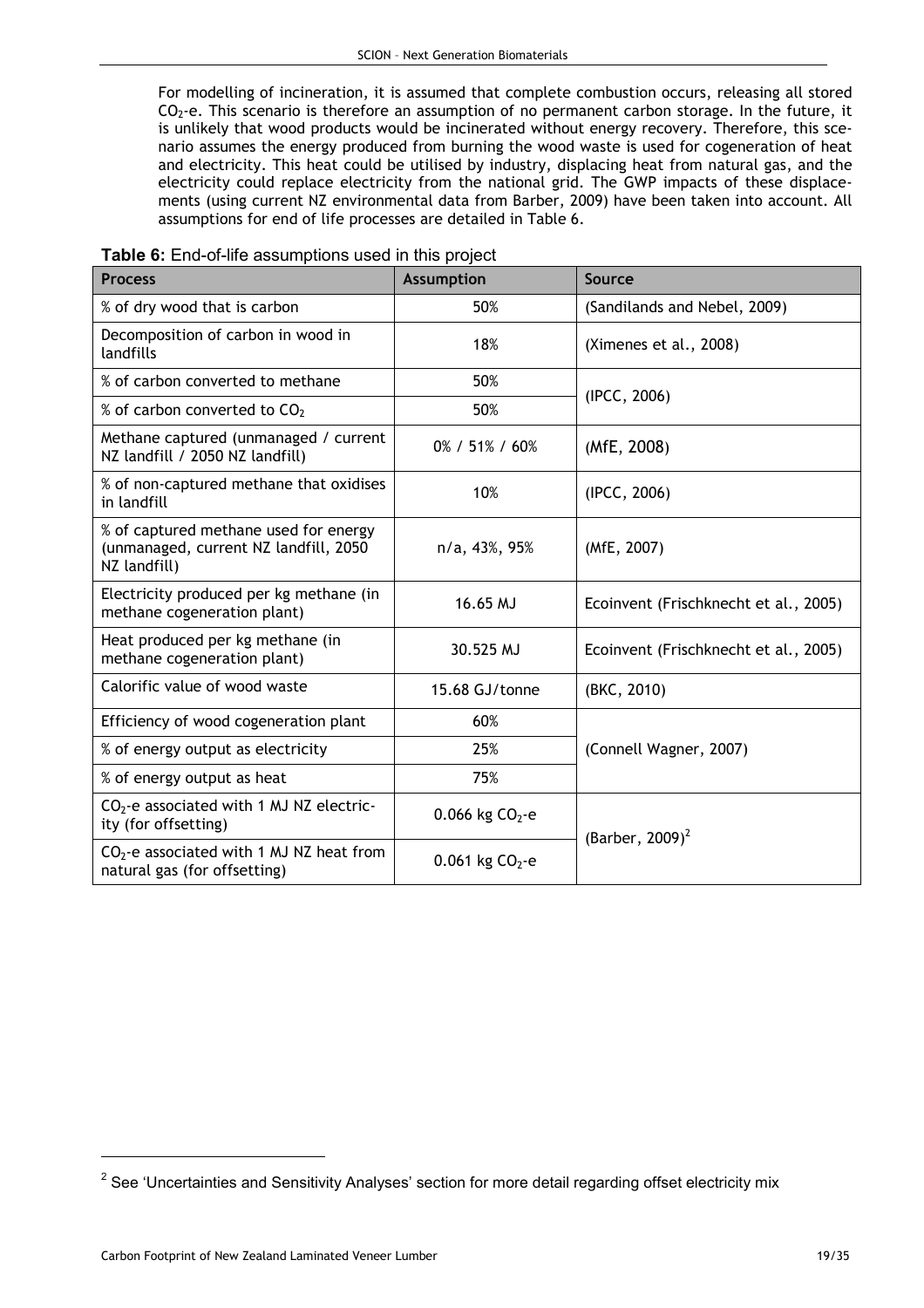# Results & Discussion

## Overall Results

All individual manufacturer data for the production, treatment and distribution of LVL was aggregated into average figures, and combined with emission factors, to come to total GWP figures. Additional data surrounding emissions from forestry and end-of-life processes was included in calculations, to evaluate a complete 'cradle-to-grave' emissions figure for NZ-produced LVL. The results for each stage from forestry to final product at the factory gate ('cradle to gate') are shown below in Table 7.

Table 7: GWP Results for each cradle to gate life cycle stage for NZ-produced LVL

| <b>Process</b>                 | kg $CO2$ -e / m <sup>3</sup> |
|--------------------------------|------------------------------|
| Tree Growth                    | $-911.75$                    |
| Forestry                       | 31.99                        |
| <b>LVL Production</b>          | 159.01                       |
| Treatment                      | 109.33                       |
| Untreated LVL (Cradle to gate) | $-720.75$                    |
| Treated LVL (Cradle to gate)   | $-611.42$                    |



Figure 3: Cradle to gate GWP of 1  $m^3$  of LVL, produced in New Zealand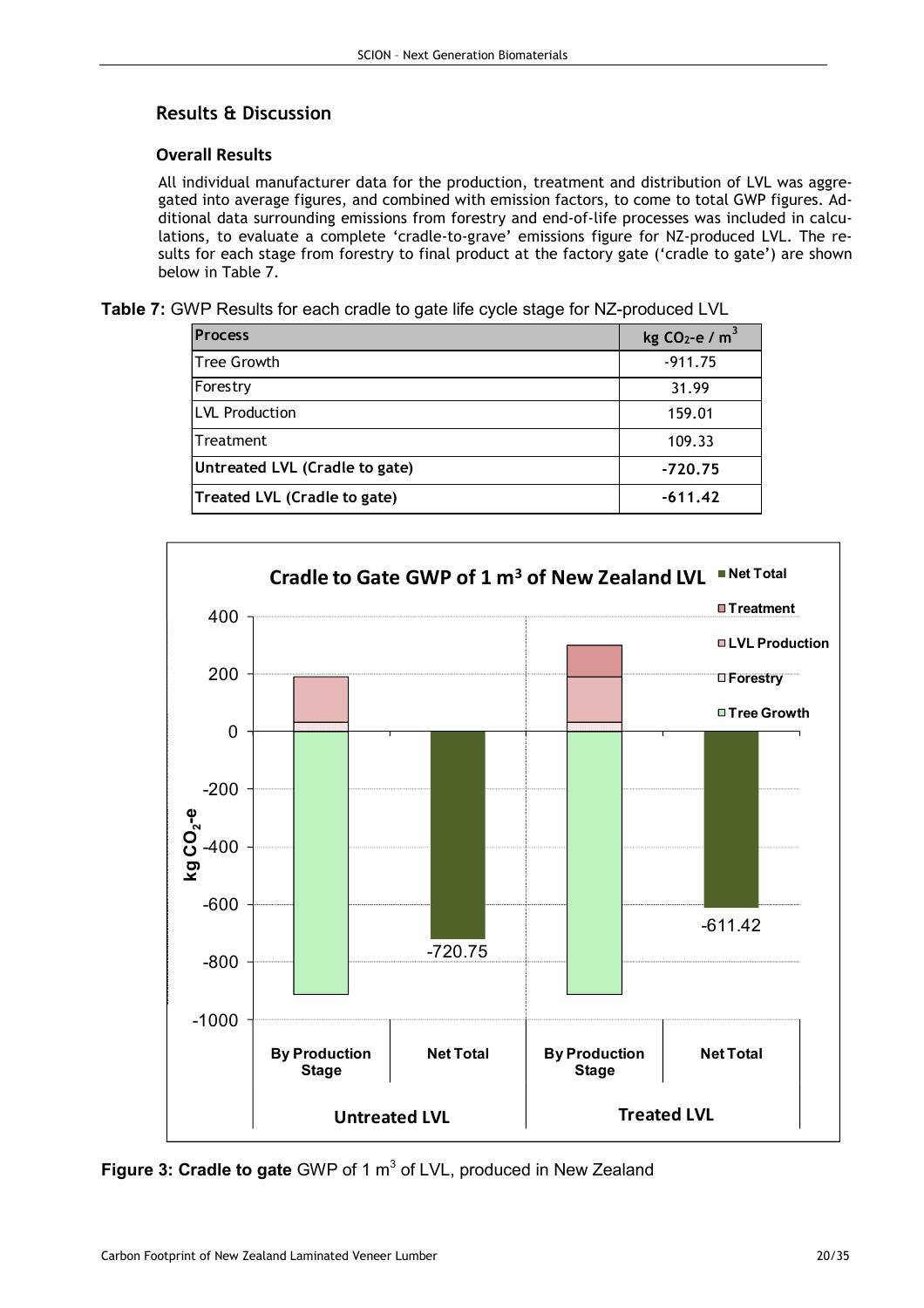It is clear from these results that the production of LVL has the largest contribution to the total GWP figures, with a total figure of 159 kg of  $CO_2$ -e per m<sup>3</sup> of LVL. Within the LVL production process, production of the resin and purchased electricity contribute approximately 40% and 39% to the GWP impacts, respectively. Following production, chemical treatment of the LVL can add a significant amount to the GWP figures, as it is an energy-intensive process which uses solvents and other chemicals with significant upstream GWP emissions (109 kg  $CO_{2-e}$  per m<sup>3</sup> of treated LVL). Forestry processes (including transport of logs to the factory) contribute 32 kg of CO<sub>2</sub>-e per m<sup>3</sup> of LVL. The cradle to gate results are displayed graphically above in Figure 3.

Transport can add anywhere from 17 to 114 kg of  $CO<sub>2</sub>$ -e to the GWP figures, depending on the destination (Table 8). Using transport destination data from Table 3, a weighted average figure was produced, to get an idea of the average transportation impact of 1  $m^3$  of LVL produced in NZ.

| <b>Process</b>                      | kg CO <sub>2</sub> -e / $m3$ |
|-------------------------------------|------------------------------|
| Transport to NZ locations           | 16.80                        |
| <b>Transport to Australia</b>       | 22.35                        |
| Transport to Japan                  | 74.88                        |
| Transport to USA                    | 85.32                        |
| <b>Transport to Middle East</b>     | 114.48                       |
| <b>Transport to Other Locations</b> | 60.53                        |
| Weighted Average for Transport      | 70.15                        |

Table 8: GWP results for transportation of NZ-produced LVL



Figure 4: Transport GWP of 1  $m<sup>3</sup>$  of untreated LVL, produced in NZ and exported internationally \* The 'Other Locations' category uses an average transport distance as a proxy, as distances in this category can vary considerably.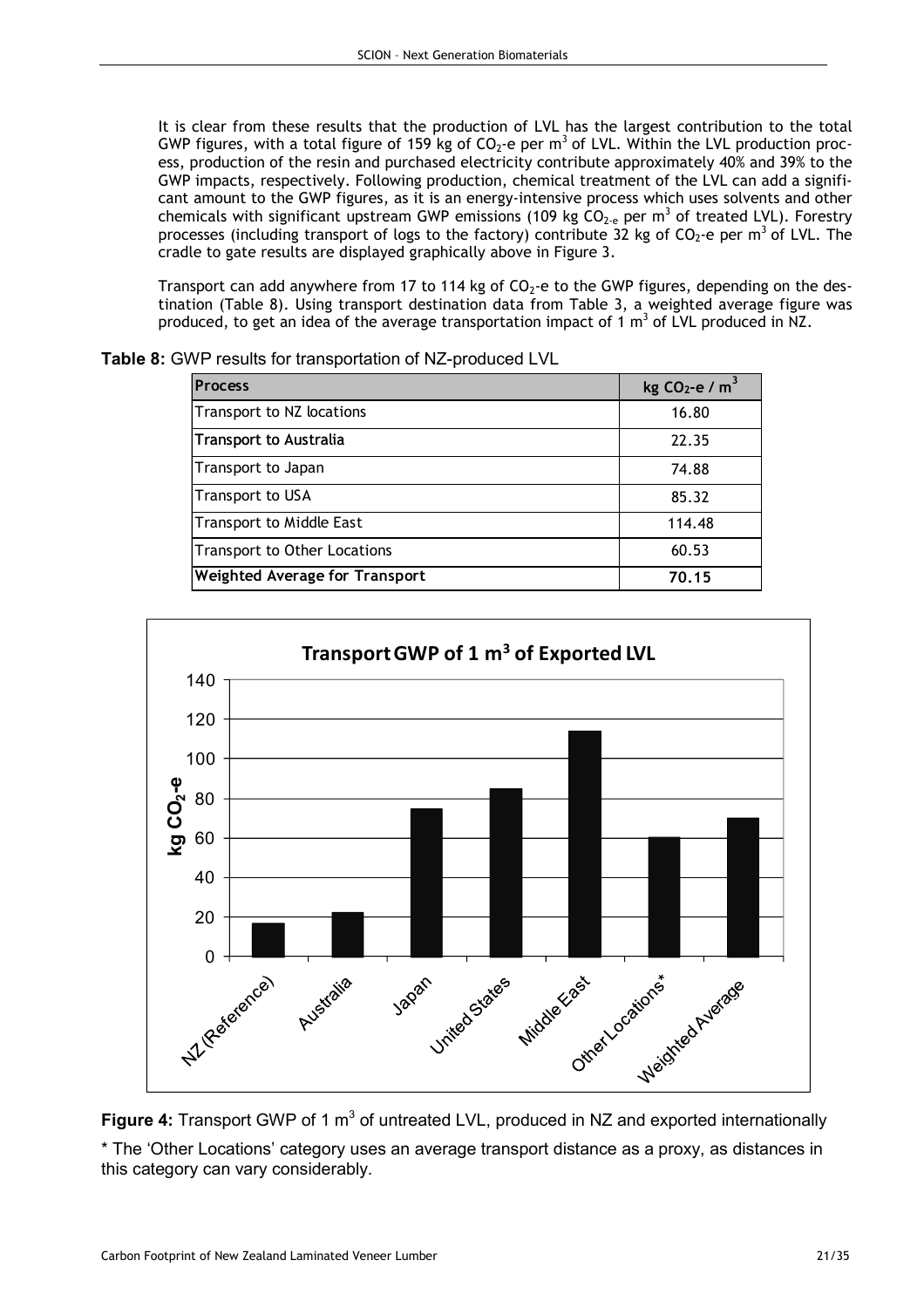At the end of the products' life, the overall impacts for likely end of life scenarios result in GWP emissions. The total net life cycle GWP values however, remain negative, either due to carbon storage in landfills, displacement of energy from other sources, or a combination of the two. Unmanaged landfills have the highest GWP emission (762 kg CO<sub>2</sub>-e), while a well-managed landfill, capturing 60% of the methane and using almost all of this for energy generation will result in the smallest GWP emission of 355 kg  $CO<sub>2</sub>$ -e. Incineration with energy recovery results in emission of -584 kg  $CO<sub>2</sub>$ -e; this figure is reduced considerably due to offset of conventional energy.

| <b>Process</b>                                             | kg $CO2$ -e / m <sup>3</sup>     |           |
|------------------------------------------------------------|----------------------------------|-----------|
| $CO2$ - e Stored in 1 m <sup>3</sup> LVL prior to disposal | $-911.75$                        |           |
|                                                            | Landfill impacts (gas emissions) | 761.65    |
| <b>Unmanaged landfill</b><br>(0% methane capture)          | Heat and electricity offset      | 0.00      |
|                                                            | <b>Total</b>                     | 761.65    |
|                                                            | Landfill impacts (gas emissions) | 456.95    |
| <b>Current NZ Landfill</b><br>(51% methane capture)        | Heat and electricity offset      | $-19.32$  |
|                                                            | <b>Total</b>                     | 437.62    |
|                                                            | Landfill impacts (gas emissions) | 403.17    |
| 2050 NZ Landfill<br>(60% methane capture)                  | Heat and electricity offset      | $-47.69$  |
|                                                            | Total                            | 355.48    |
|                                                            | Emission of all carbon as $CO2$  | 911.75    |
| Incineration                                               | Heat and electricity offset      | $-327.80$ |
|                                                            | <b>Total</b>                     | 583.95    |

Table 9: GWP Results for end-of-life processes for New Zealand-produced LVL

#### Laminated Veneer Lumber within New Zealand

New Zealand consumes both untreated and H3-treated LVL products. The GWP of these two options has been calculated, including all stages from forestry until the disposal of the products in a landfill (the disposal method that is currently used in NZ). The total GWP emissions from the production, transport and disposal of these products (cradle to grave emissions) are 645 and 755 kg  $CO_2$ -e per m<sup>3</sup> for untreated and treated LVL, respectively. Taking into account  $CO_2$  uptake from tree growth, net total life cycle GWP emissions are -266 and -157 kg CO<sub>2</sub>-e per m<sup>3</sup> for untreated and treated LVL, respectively. The results are displayed graphically in Figure 5 below, and also in Table 10. These figures assume the LVL is produced, consumed and disposed of completely within NZ.

Looking at the breakdown of processes, landfill emissions make the largest contribution to GWP emissions, followed by the production of LVL. Landfill emissions make up 68% of the GWP emissions for untreated LVL, and 58% of the GWP emissions of treated LVL, while the production emissions make up 25% and 21% respectively. Treatment (for the treated LVL) makes up 14% of the GWP emission figure. Forestry makes up a maximum of 5% of the figure, and transport a maximum of 3%.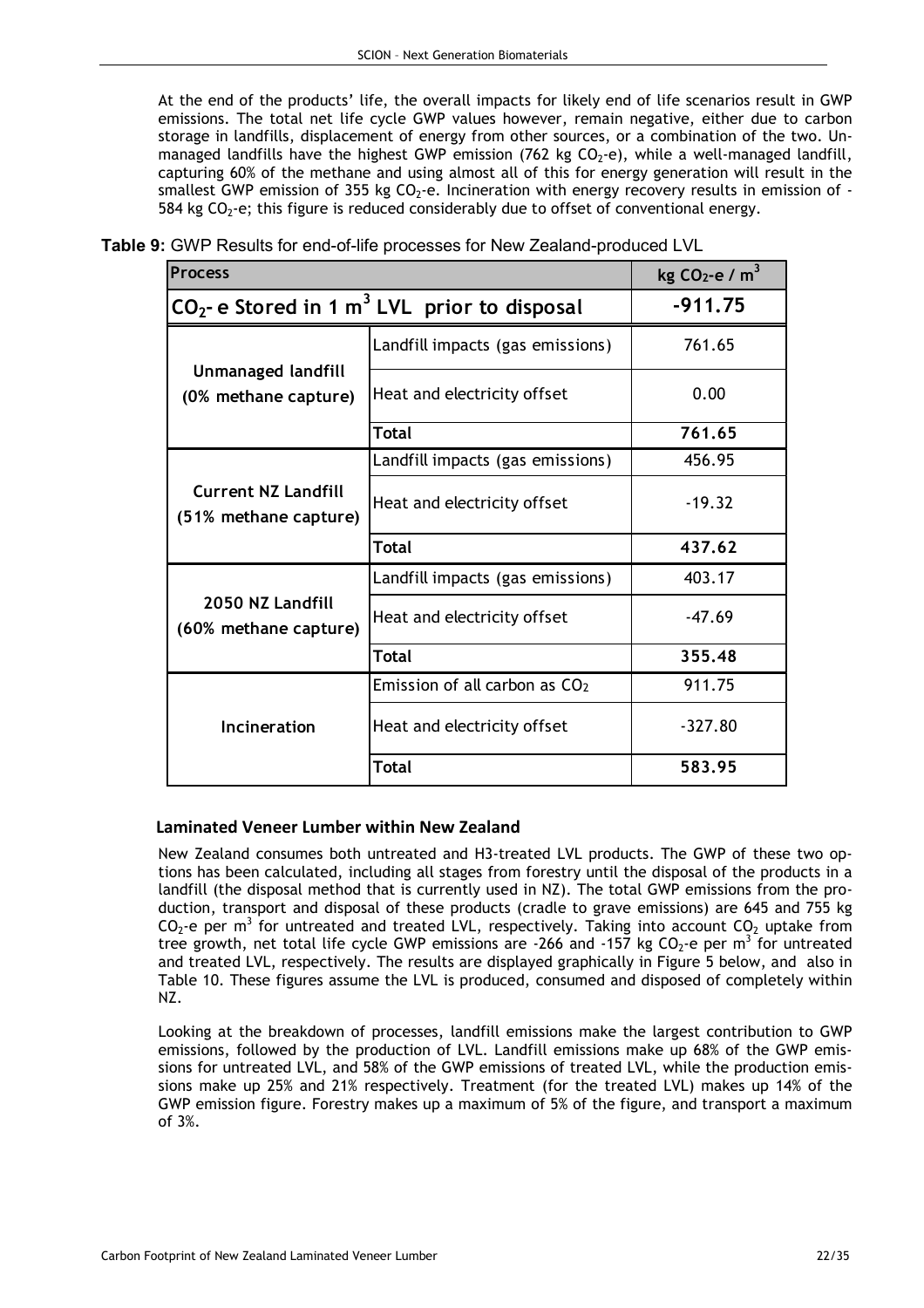Table 10: GWP Results for each cradle to grave life cycle stage for LVL within New Zealand

| <b>Process</b>                  | kg CO <sub>2</sub> -e / $m^3$ |
|---------------------------------|-------------------------------|
| <b>Tree Growth</b>              | $-911.75$                     |
| Forestry                        | 31.99                         |
| <b>LVL Production</b>           | 159.01                        |
| Treatment                       | 109.33                        |
| Transport                       | 16.80                         |
| Landfill (inc. energy offset)   | 437.62                        |
| Untreated LVL (Cradle to grave) | $-266.33$                     |
| Treated LVL (Cradle to grave)   | $-157.00$                     |



Figure 5: GWP of 1m<sup>3</sup> of LVL, produced, used and disposed of in New Zealand

## New Zealand Laminated Veneer Lumber sent to International Destinations

Most of the LVL produced in NZ is exported to destinations around the world. This affects the GWP in two areas – transport, for the shipping around the world, and end of life, as different countries dispose of wood waste in different ways. The transportation component contributes between 22 and 114 kg of CO<sub>2</sub>-e per m<sup>3</sup> of LVL exported, which for untreated LVL equates to between 10% and 37% of the total pre-disposal emissions, depending on the destination. Of the international destinations, Australia had the lowest transport GWP figures and the Middle East the highest; this is di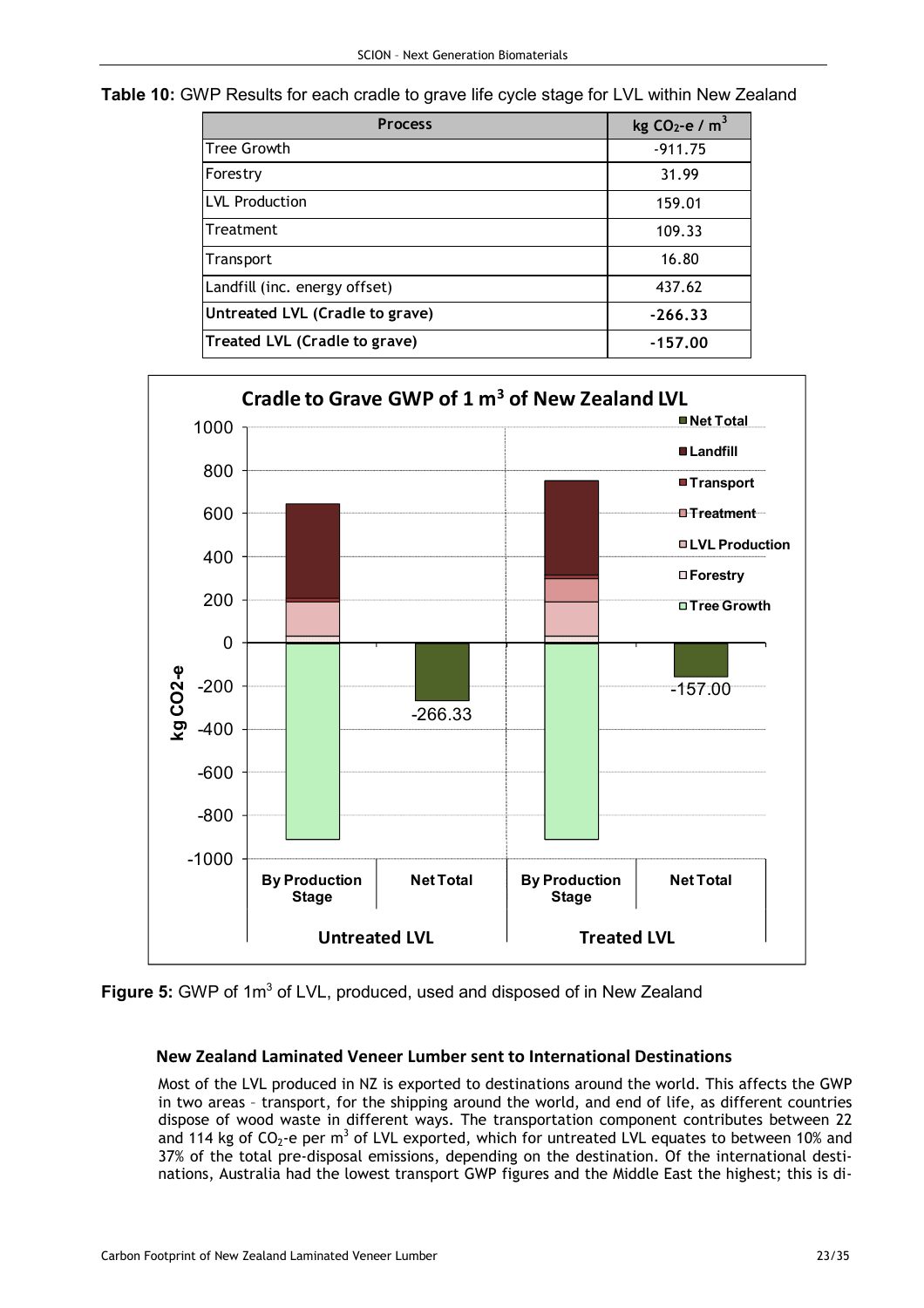rectly related to the shipping distance involved. For treated LVL, shipping makes up between 7% and 28% of the total pre-disposal GWP emissions.

Due to uncertainties surrounding the method of disposal for LVL in overseas countries (especially when considering future disposal options), both the landfill and the incineration scenarios are possible scenarios. The difference in GWP that these scenarios make is displayed (appropriating NZ data for overseas data) in Figure 6. Clearly the carbon storage benefit from landfill disposal has a significant impact on the overall GWP, storing and/or offsetting 146 kg CO<sub>2</sub>-e per m<sup>3</sup> over the incineration scenario. The conclusion that can be drawn from Figure 6 is that, based on a range of assumptions, landfilling of waste LVL results in lower GWP results than incineration for both treated and untreated timber. This graph should be used as indicative only, as the uncertainties for end of life processes are expected to be very high. Wood decomposition rates, incineration practices, electricity grid mixes and methane capture rates will all vary in each specific situation. A lookup table for these results is provided in Appendix III: Emission Lookup Tables, for use in further reports.



Figure 6: Total (including end of life) GWP of 1  $m<sup>3</sup>$  of LVL, produced in NZ and exported internationally (Landf = landfill; Incin = incineration)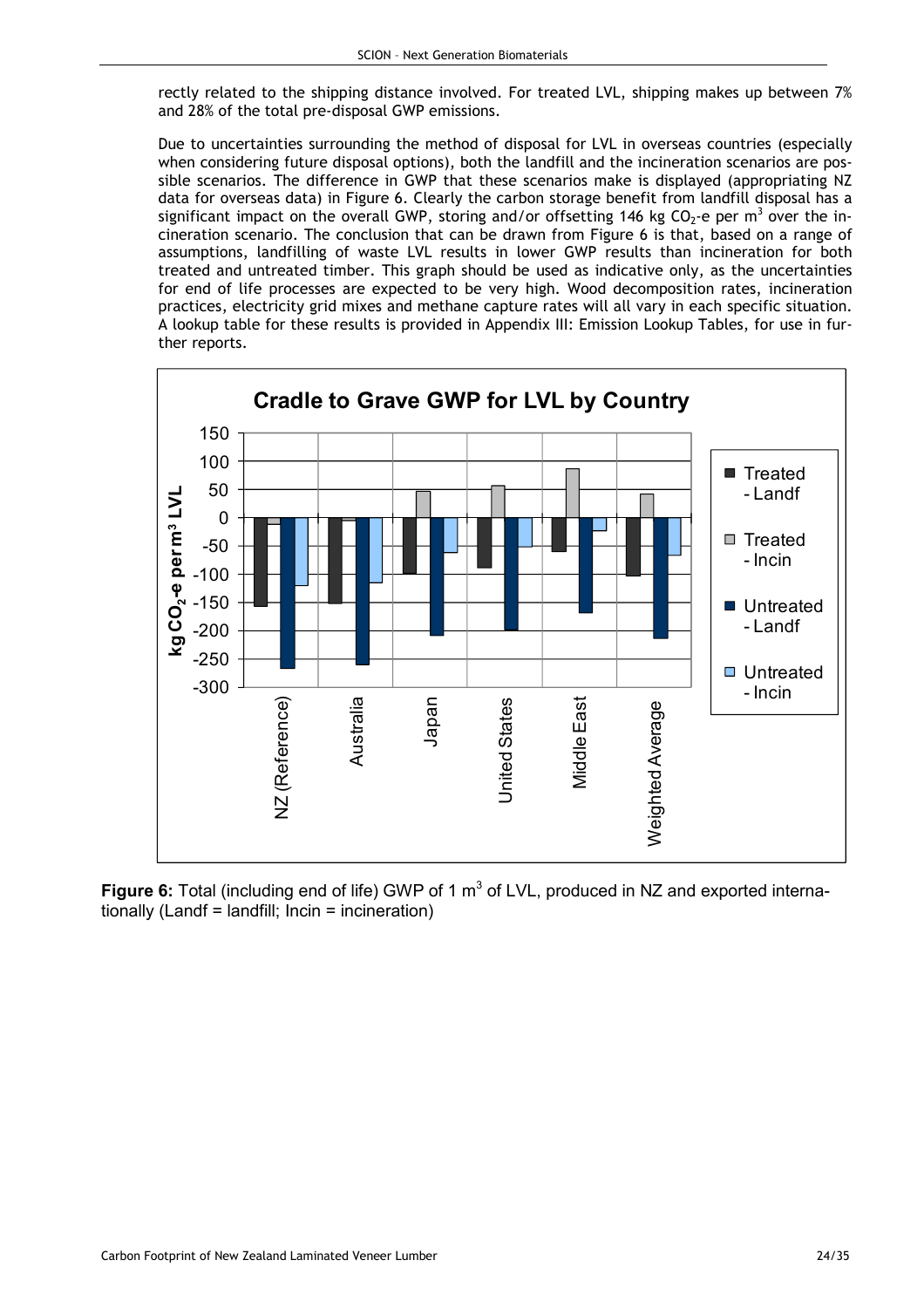# Uncertainties and Sensitivity Analyses

## Areas of uncertainty

The following list of uncertainties highlight and investigate the limitations of these results:

#### End of life - Wood Decomposition

As mentioned in the Results & Discussion section, the uncertainties surrounding end of life processes are expected to be very high. For this reason, multiple scenarios have been included in this study. It is recommended that if the results of this report are used in further studies, that the most recent and applicable (e.g. country-specific) end of life data is used for disposal or incineration of LVL.

A sensitivity analysis on the decomposition of wood in landfill has been performed, and results are shown in Figure 7. The figure of 18% decomposition (over 46 years) has been used as the base scenario for calculations in this project (Ximenes et al. 2008), and because this extends beyond the 100-year timeframe of the project, it is considered a conservative estimate. The IPCC uses default figures for wood of 43% degradable organic carbon, and a total of 50% decomposition of this carbon with a half-life of 23 years (which is within the scope of this study) (IPCC, 2006). Results using the IPCC results for 20 years (the scope of this study) and 50 years (well beyond the scope of this study) are shown.



Figure 7: Effect of decomposition in landfill, comparing 18% decomposition (Ximenes et al., 2008) with 0% (Micales and Skog, 1997) and IPCC first-order decay models (IPCC, 2006), assuming the current (51%) methane capture rate (MfE, 2008).

Another paper discussing the decomposition of forest products estimates that 0-3% of the carbon in wood is ever emitted as landfill gas (Micales and Skog, 1997). The lower value has been used to show the low extreme of decomposition estimates, which results in a large net storage of carbon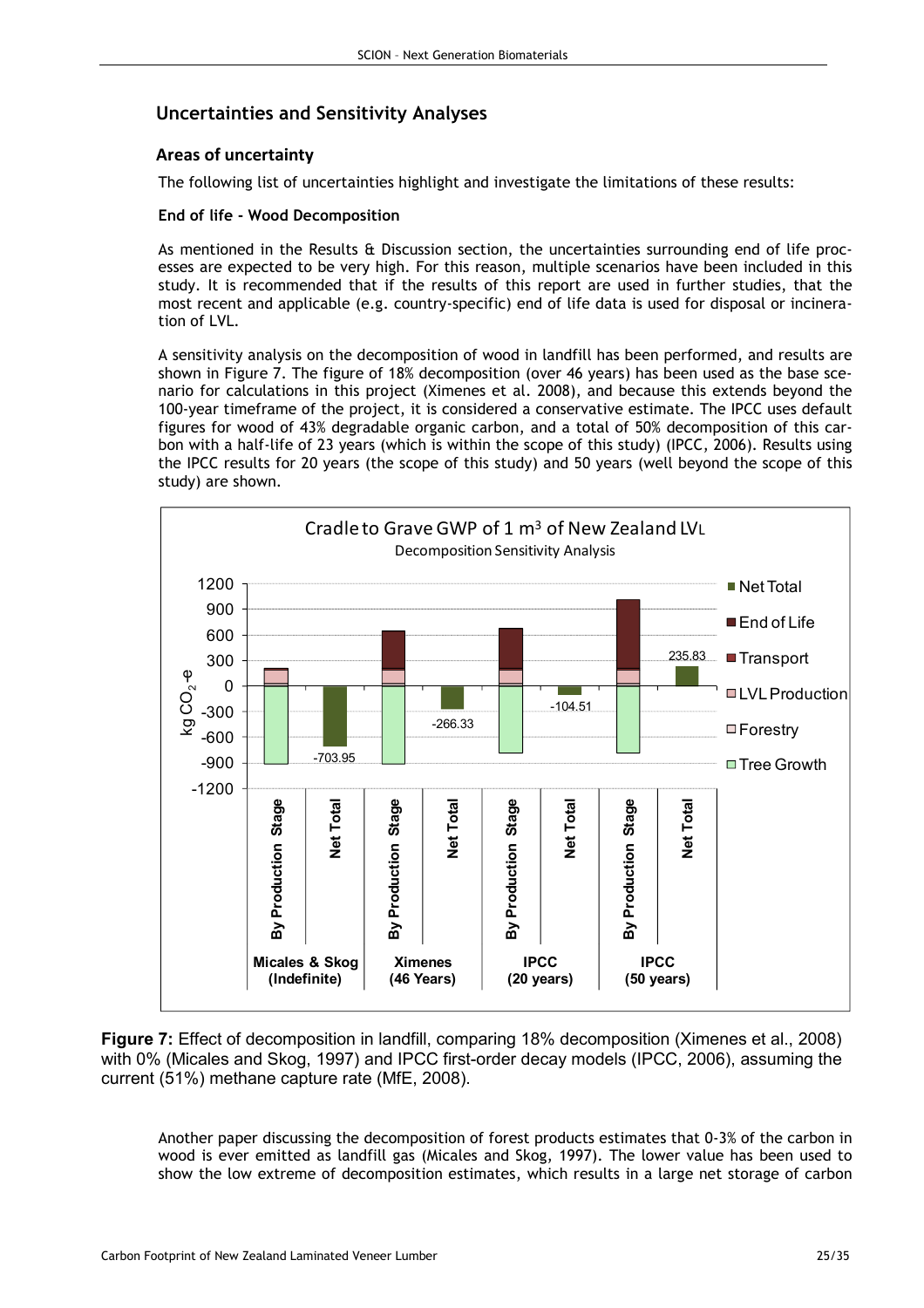in landfill. These results show that the 'end of life' stage is very important to the LVL life cycle – if the decomposition of wood products in landfill is higher than expected, then incineration may become a more favourable choice (with regards to GWP) for disposal. It is also very likely that for treated LVL in landfill, decomposition rates will be much lower than the default figure used in this report, making landfilling look more feasible from a GWP perspective.This same princple may apply for LVL in landfills in very dry countries, where decomposition rates may be slowed.

### End of life – Electricity Substitution (System Expansion)

The end of life stage for LVL in this study considered two options: landfilling of LVL, and incineration. To examine the full impact of these scenarios, 'system expansion' has taken place, which results in a change in demand for heat (assumed to be conventionally generated from natural gas) and electricity. In the base calculations, electricity is assumed to be the average grid mix, which is deemed as an acceptable proxy for the 'short-term marginal' electricity mix, for small changes in demand using the International Reference Life Cycle Data System (ICLD, 2010). While it is difficult to predict the electricity source that waste LVL would substitute, it is likely that the 'short-term marginal' electricity mix is 'peak' demand, which in NZ is likely to be generated from thermal (gas and coal) sources.

With this in mind, a sensitivity analysis has been undertaken investigating substitution of the average grid mix (the base scenario in this report), electricity from coal, and electricity from natural gas. This analysis is to investigate the significance of changes in electricity source, as opposed to estimating three realistic scenarios. Results for the landfilling of LVL found that the overall net results differed by a maximum of 3% (untreated) and 5% (treated) from the base scenario, and thus these results are not investigated further. Results for incineration found that end of life impacts decrease by 39 kg CO<sub>2</sub>-e per m<sup>3</sup> of LVL if electricity from coal is substituted, and increase by 7 kg  $CO_2$ -e per m<sup>3</sup> LVL if electricity from natural gas is substituted. This shows that if waste LVL is incinerated and the electricity replaces electricity from coal, the overall GWP is a larger net offset than the base scenario. These results are another indicator that transparency at the end of life stage is essential, as assumptions for energy displacement can have a significant bearing on results.



Figure 8: Sensitivity analysis of LVL incinerated in NZ, with generated electricity assumed to displace average electricity, electricity from natural gas, and electricity from coal, respectively.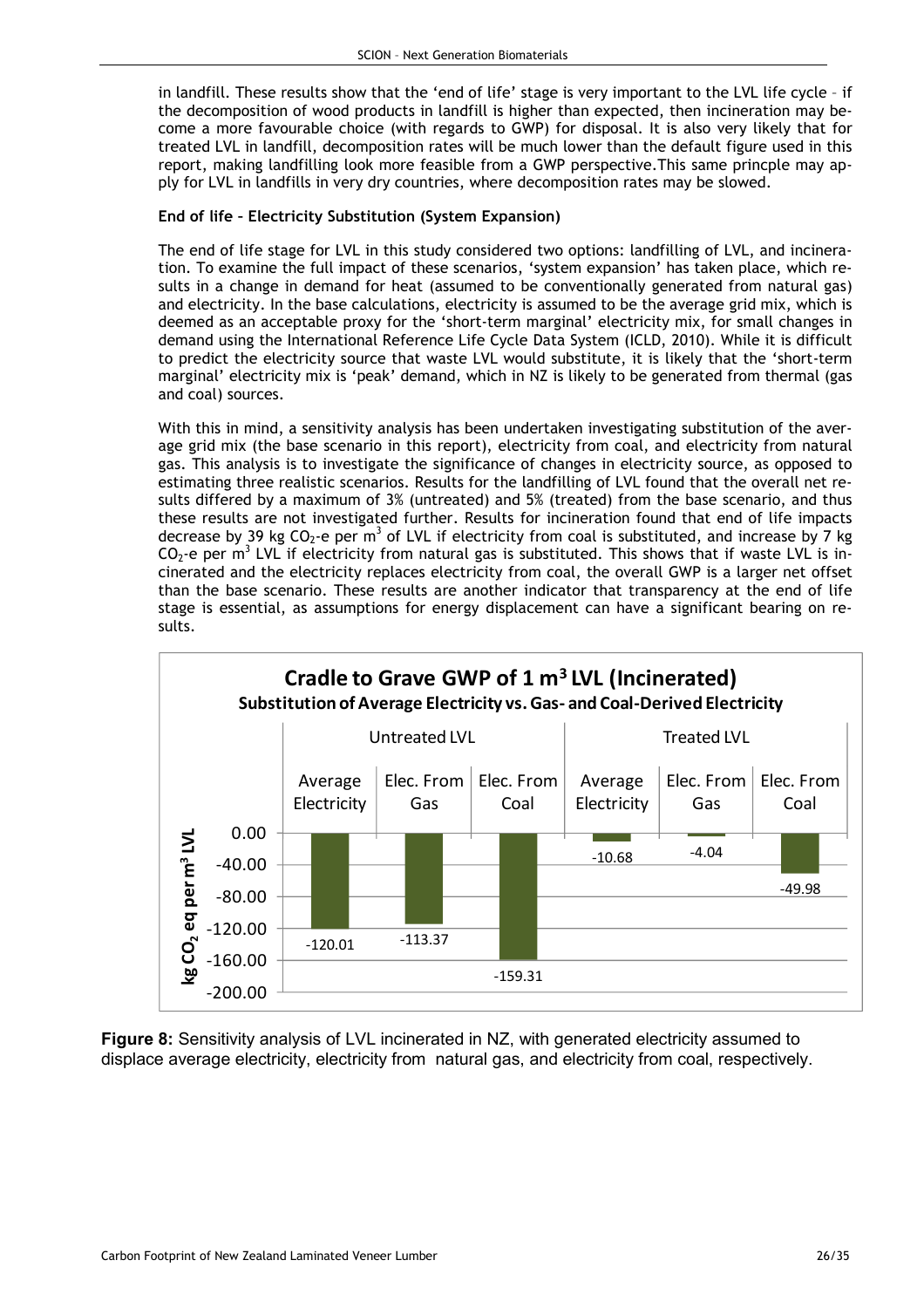#### Shipping

Shipping emission factors are available from a variety of sources, though they can vary wildly. Data from the International Maritime Organization estimates emissions from container ships range from approximately 12 to 35 grams of  $CO<sub>2</sub>$ -e per tonne-kilometre (Buhaug et al., 2008). Using a density of 560 kg/m<sup>3</sup> for LVL, this works out to be 7 to 20 grams of  $CO_2$ -e per m<sup>3</sup>-kilometre. Previous work by McCallum (2009) put the figures at around 5 to 7 grams of  $CO_2$ -e per m<sup>3</sup>-kilometre. The effects of different shipping emission factors for treated LVL are displayed in Figure 9. The NZ figures remain unchanged as no international shipping is undertaken, so have been excluded from the results.

The total GWP figures for the transport stage (in kg CO<sub>2</sub> per m<sup>3</sup> LVL) range from 17-51 for Australia, 53-194 for Japan, 60-223 for the USA and 80-302 for the Middle East. For treated LVL the transport stage makes up 5-15%, 15-39%, 17-43% and 21-50% respectively of the total GWP emissions figure. These results show that transport emission factors can make a significant difference to the total GWP figure of LVL, and that the significance depends on the total distance travelled.



Figure 9: Sensitivity analysis of the shipping stage for NZ LVL (different emission factors shown in the graph: low = 5 g, med = 7.34 g (base scenario), and high = 20 g CO<sub>2</sub>-e per m<sup>3</sup> km respectively)

#### Resin

The adhesive resin in LVL makes up a significant proportion of its mass (around 10%), and also is the second-largest single contributor to the cradle-to-gate carbon footprint of untreated LVL after electricity. For this reason, it is clear that good data for resin is needed. The figure used is from Dynea (a manufacturer of resin products), and is specific to 'PREFERE 15L112' phenol formaldehyde resin, which one of the manufacturers uses. A broad sensitivity analysis is undertaken below in Figure 10 on the following page. The figure shows that doubling or halving the resin impacts will affect the GWP significantly. For untreated NZ LVL, a doubling of the resin impacts would increase the cradle to gate emissions by 60%, resulting in a change to the overall cradle to gate figure of 15%. When considering treated LVL, the total cradle to gate carbon storage is decreased by 13% when the resin impacts are doubled. This sensitivity analysis shows that accurate resin data is important for an overall carbon footprint of NZ-produced LVL.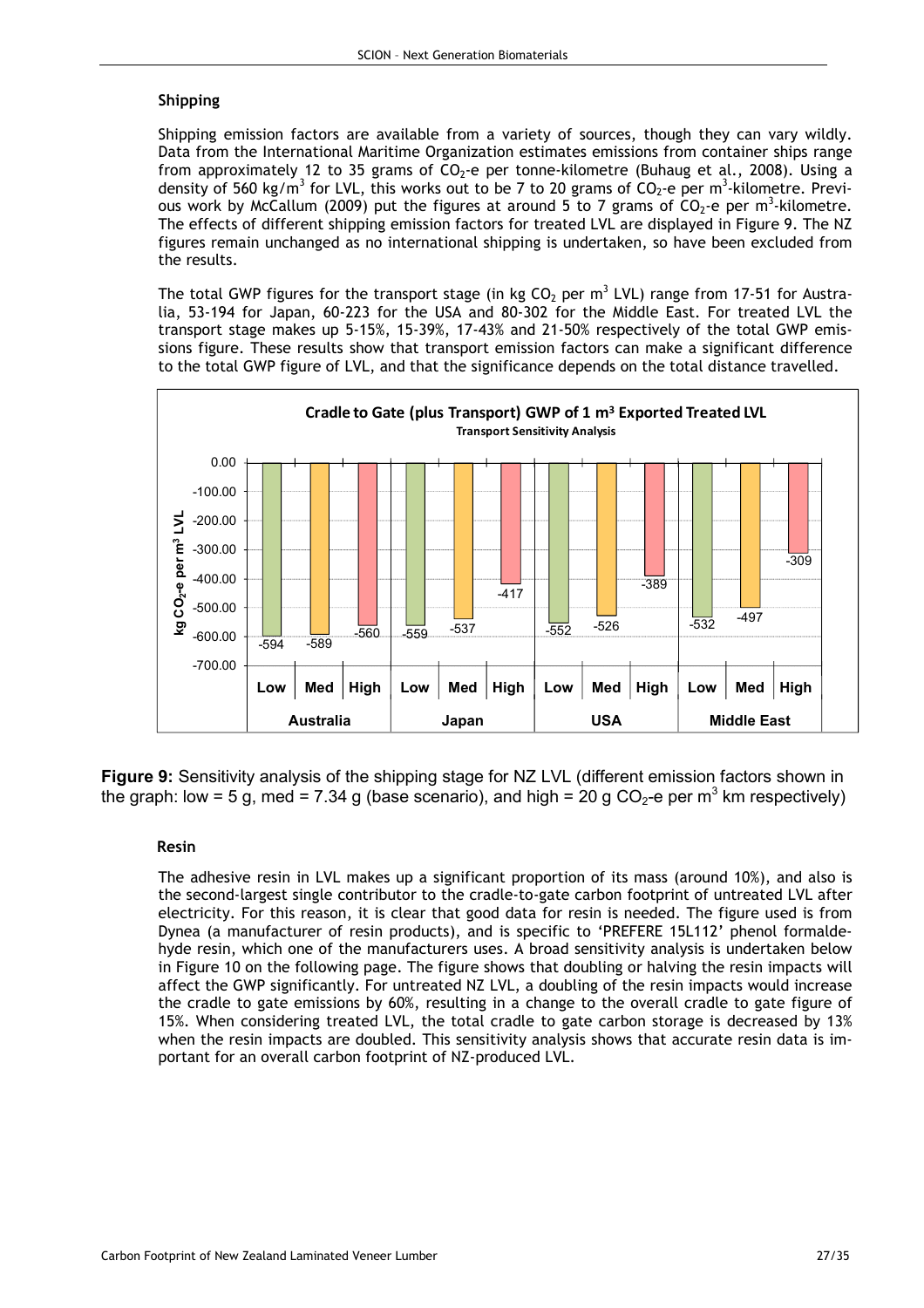

Figure 10: Sensitivity analysis of the resin used in NZ LVL (different resin solids emission factors used: low = 1.3 g, normal (unlabelled) = 2.6 g, high = 5.2g  $CO<sub>2</sub>$ -e per kg resin solids respectively)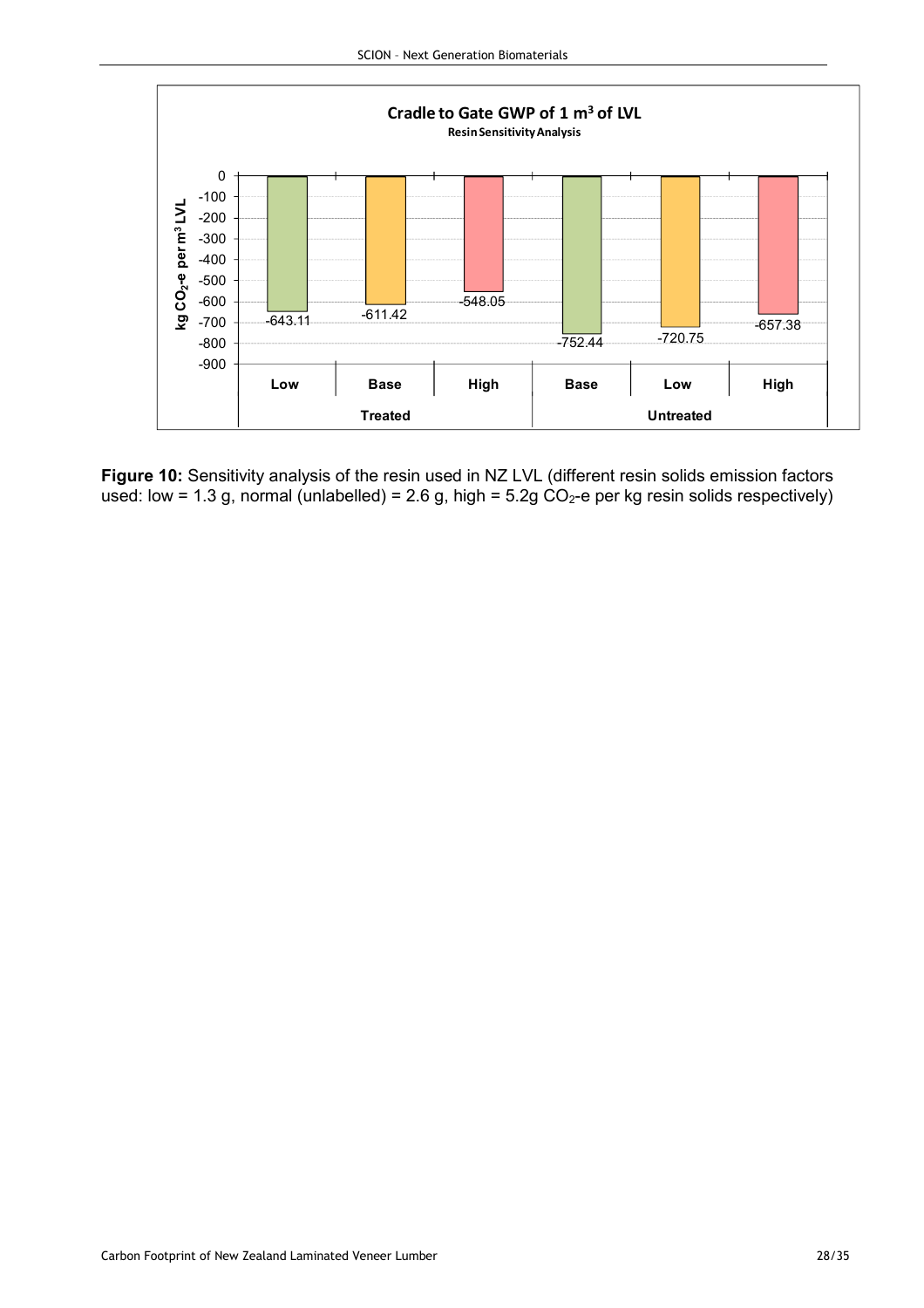## Conclusions and Recommendations

This study used primary data from manufacturers and the latest available emissions data to calculate the total carbon footprint of 1  $m<sup>3</sup>$  of LVL produced in NZ.

The recommendation for further use of this report is that the base cradle-to-gate figures of 191.00 kg of CO<sub>2</sub>-e emitted, and 912 kg of CO<sub>2</sub>-e stored per m<sup>3</sup> of LVL be used, resulting in a combined figure of -721 kg  $CO_2$ -e. Following this, addition of relevant figures for treatment, transport and end of life processes must be added. Figures in this report can be used as default values or, if more applicable data is available, it should be used for these additional processes.

Many different scenarios are investigated using different transportation distances, different end of life options, and choosing between treated and untreated LVL. A base scenario for NZ would likely be 1m<sup>3</sup> of untreated LVL, transported within NZ and disposed of in a current landfill. This scenario results in positive contributions to GWP (emissions to the atmosphere) of 645 kg  $CO<sub>2</sub>$ -e, and carbon uptake equating to 912 kg  $CO_2$ -e, resulting in a net storage of 266  $CO_2$ -e. For treated LVL in NZ, an additional emission of 109 kg  $CO<sub>2</sub>$ -e occurs. This brings the total GWP emissions figure to 755 kg  $CO<sub>2</sub>$ -e, and again taking into account carbon uptake of 912 kg  $CO<sub>2</sub>$ -e, results in a net storage of 157 kg  $CO<sub>2</sub>$ -e. Note that is strongly advised to present results in a stage-by-stage form, as aggregated results and net totals can be misleading, and reduce the transparency significantly.

For exported LVL, it is recommended that cradle-to-gate figures are combined with the treatment, transport and end of life values that correspond to the actual situation. This study found that transport values for exported LVL ranged from 22 (Australia) to 114 (Middle East) kg CO<sub>2</sub>-e emitted per  $m<sup>3</sup>$  of LVL exported. In addition, the method of disposal at the end of the product's life could result in 355 (future landfill) to 762 (unmanaged landfill) kg CO<sub>2</sub>-e per m<sup>3</sup> being emitted. Another option investigated was incineration of waste LVL, which would be used for energy generation and could result in CO<sub>2</sub> emissions of 584 kg CO<sub>2</sub>-e per m<sup>3</sup> of LVL (using current NZ electricity and natural gas data as a basis for substitution).

It should be kept in mind that these results apply to one impact category only, and that a study such as this should not be interpreted as a complete broad-ranging environmental assessment. These results show the potential impact of LVL products on climate change. This study could be updated in the future if any new end of life processes are developed in NZ, or if more robust decomposition data is found for engineered wood products in landfill.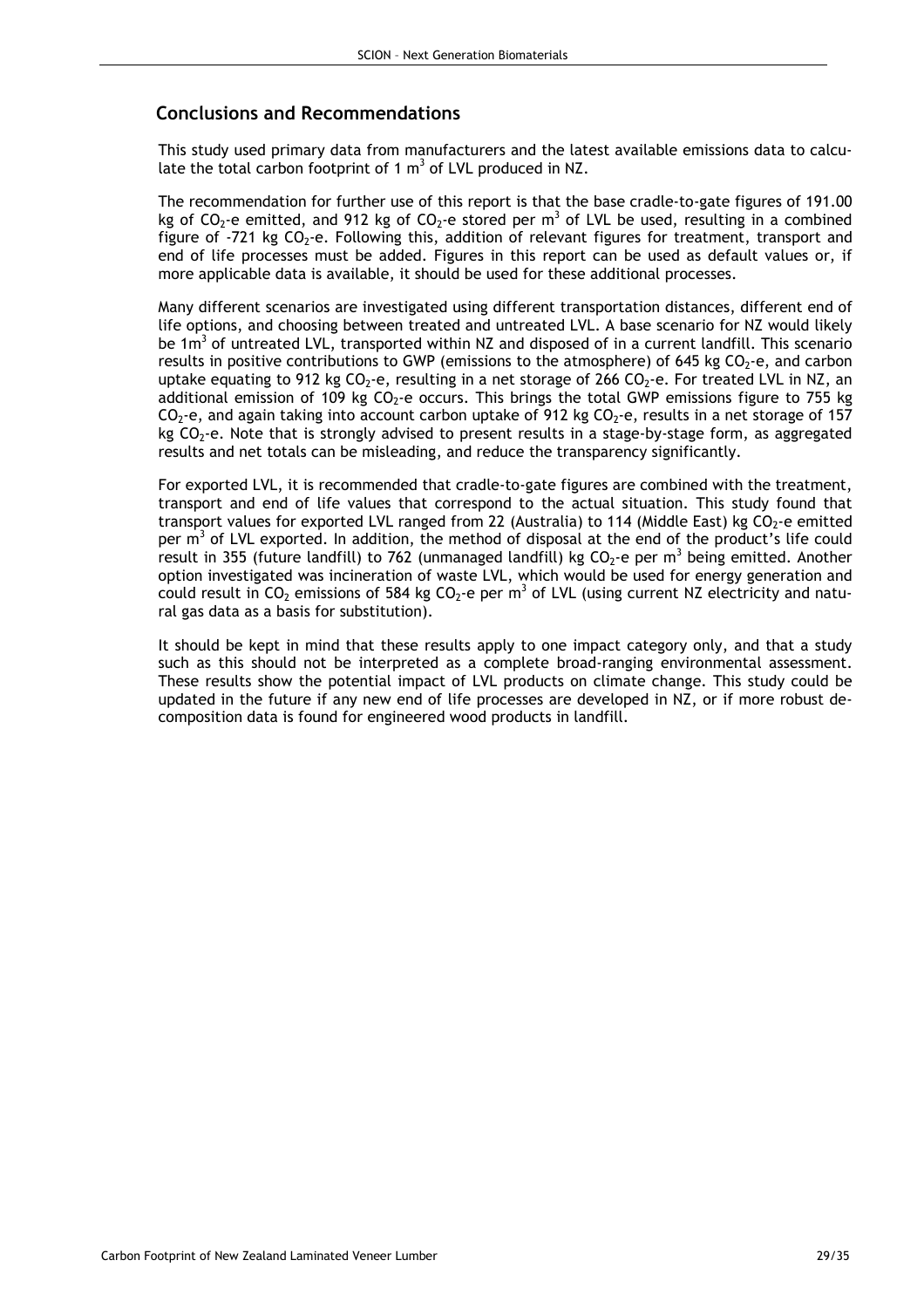#### Literature

- BARBER, A. (2009) NZ Fuel and Electricity Life Cycle Emission Factors: Total Primary Energy Use, Carbon Dioxide and GHG Emissions.
- BKC (2010) Bioenergy Knowledge Centre. http://www.bkc.co.nz.
- BSI (2008) Publicly available specification for greenhouse gas emission measurement of goods and services.
- BUHAUG, Ø., CORBETT, J. J., ENDRESEN, Ø., EYRING, V., FABER, J., HANAYAMA, S., LEE, D. S., LEE, D., LINDSTAD, H., MJELDE, A., PÅLSSON, C., WANQUING, W., WINEBRAKE, J. J. & YOSHIDA, K. (2008) Updated Study on Greenhouse Gas Emissions from Ships: Phase I Report; International Maritime Organization (IMO) London, UK. .
- CONNELL WAGNER (2007) Combustion of Biomass. CRL Energy. Report No. 29919-001/R1.
- DEFRA (2009) 2009 Guidelines to Defra / DECC's GHG Conversion Factors for Company Reporting. Produced by AEA for the Department of Energy and Climate Change (DECC) and the Department for Environment, Food and Rural Affairs (Defra).
- FRISCHKNECHT, R., JUNGBLUTH, N., ALTHAUS, H. J., DOKA, G., DONES, R., HECK, T., HELLWEG, S., HISCHIER, R., NEMECEK, T., REBITZER, G. & SPIELMANN, M. (2005) The ecoinvent database: Overview and methodological framework. International Journal of Life Cycle Assessment, 10, 3-9.
- HEINRICH, A. (2007) Land Use in LCA: A New Subject Area and Call for Papers. The International Journal of Life Cycle Assessment, 12, 1-1.
- ICLD (2010) International Reference Life Cycle Data System (ILCD) Handbook: General guide for Life Cycle Assessment - Detailed guidance. First Edition.
- IPCC (1995) Second Assessment Report of the Intergovernmental Panel on Climate Change, 1995.
- IPCC (2006) IPCC Guidelines for National Greenhouse Gas Inventories. Prepared by the National Greenhouse Gas Inventories Programme, Eggleston H.S., Buendia L., Miwa K.,Ngara T. and Tanabe K. (eds). Published: IGES, Japan.
- IPCC (2007) Fourth Assessment Report of the Intergovernmental Panel on Climate Change. http://www.ipcc.ch/publications\_and\_data/publications\_and\_data\_reports.htm.
- ISO (2006) Environmental management. Life cycle assessment. Goal and scope definition and inventory analysis (ISO 14040:2006). . International Organization for Standardization, Geneva, Switzerland.
- MCCALLUM, D. (2009) Carbon Footprint Nelson Forests Ltd. Version 6.0 ed.
- MFE (2007) The 2006/07 National Landfill Census. October 2007, Ministry for the Environment. New Zealand.
- MFE (2008) Solid waste audits for the Ministry for the Environment waste data programme 2007/08. Retrieved 21 December, 2009.
- MICALES, J. A. & SKOG, K. E. (1997) The decomposition of forest products in landfills. International Biodeterioration and Biodegradation, 39, 145-155.
- NEBEL, B., ALCORN, A. & WITTSTOCK, B. (2009) Life Cycle Assessment: Adopting and adapting overseas LCA data and methodologies for building materials in New Zealand. Scion.
- NEBEL, B. & DRYSDALE, D. (2009) Greenhouse Gas Footprinting Methodology for the Forestry Sector in New Zealand. Rotorua, Scion.
- NZS (2003) New Zealand Standard: NZS 3640: 2003; Chemical preservation of round and sawn timber.
- REAP, J., ROMAN, F., DUNCAN, S. & BRAS, B. (2008) A survey of unresolved problems in life cycle assessment. The International Journal of Life Cycle Assessment, 13, 374-388.
- SANDILANDS, J. & NEBEL, B. (2009) Guidelines for Greenhouse Gas Footprinting for Engineered Wood Products. Scion.
- SANDILANDS, J., NEBEL, B., HODGSON, C. & HALL, P. (2008) Greenhouse Gas emissions of the Forestry Sector in New Zealand.
- WEIDEMA, B. P. & WESNÆS, M. S. (1996) Data quality management for life cycle inventories--an example of using data quality indicators. Journal of Cleaner Production, 4, 167-174.
- XIMENES, F. A., GARDNER, W. D. & COWIE, A. L. (2008) The decomposition of wood products in landfills in Sydney, Australia. Waste Management, 28, 2344-2354.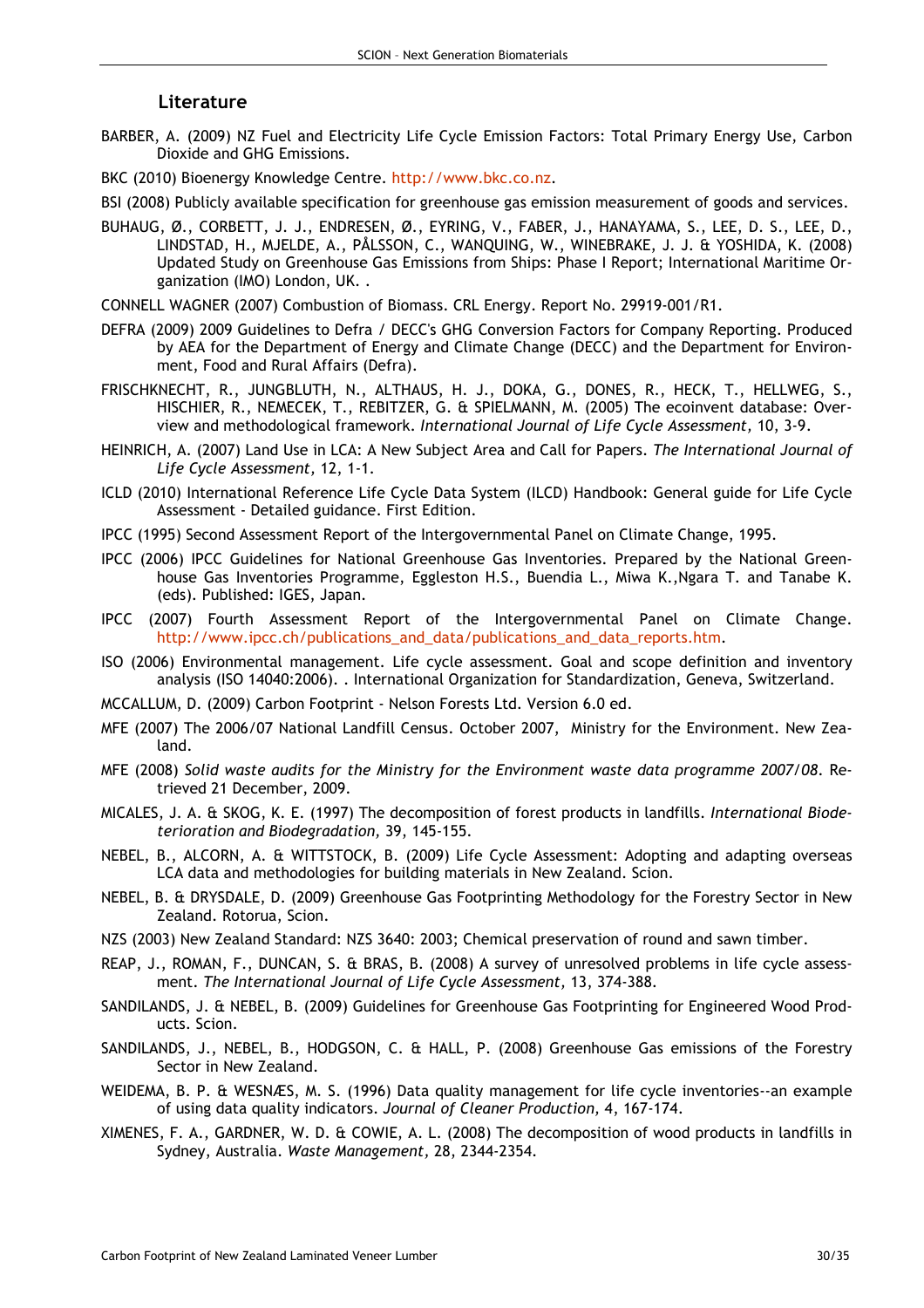## Appendix I: Data Validation

Data validation has been performed using the 'pedigree matrix' as described by Weidema and Wesmaes (Weidema and Wesnæs, 1996), shown below in Table A 1. All emission factors and sources are listed on the following page in Table A 2, and primary data is ranked in Table A 3. Grey lines mean that no data was available for those particular products or processes.

Table A 1: The 'pedigree matrix' used for data validation in this study (from Weidema and Wesnæs, 1996)

| Indicator<br>score                      |                                                                                                                              | 2                                                                                             | 3                                                                                      | 4                                                                                                                                                            | 5                                                                                                                    |
|-----------------------------------------|------------------------------------------------------------------------------------------------------------------------------|-----------------------------------------------------------------------------------------------|----------------------------------------------------------------------------------------|--------------------------------------------------------------------------------------------------------------------------------------------------------------|----------------------------------------------------------------------------------------------------------------------|
| Reliability                             | Verified <sup>a</sup> data based<br>on measurements <sup>b</sup>                                                             | Verified data partly<br>based on assumptions<br>or non-verified data<br>based on measurements | Non-verified data partly<br>based on assumptions                                       | Qualified estimate (e.g.<br>by industrial expert)                                                                                                            | Non-qualified estimate                                                                                               |
| Completeness                            | Representative data<br>from a sufficient<br>sample of sites over<br>an adequate period<br>to even out normal<br>fluctuations | Representative data<br>from a smaller number<br>of sites but for<br>adequate periods          | Representative data<br>from an adequate<br>number of sites but<br>from shorter periods | Representative data but<br>from a smaller number<br>of sites and shorter<br>periods or incomplete<br>data from an adequate<br>number of sites and<br>periods | Representativeness<br>unknown or incomplete<br>data from a smaller<br>number of sites and/or<br>from shorter periods |
| Temporal<br>correlation                 | Less than three years<br>of difference to year<br>of study                                                                   | Less than six years<br>difference                                                             | Less than 10 years<br>difference                                                       | Less than 15 years<br>difference                                                                                                                             | Age of data unknown<br>or more than 15 years<br>of difference                                                        |
| Geographical<br>correlation             | Data from area under<br>study                                                                                                | Average data from<br>larger area in which<br>the area under study is<br>included              | Data from area with<br>similar production<br>conditions                                | Data from area with<br>slightly similar<br>production conditions                                                                                             | Data from unknown<br>area or area with very<br>different production<br>conditions                                    |
| Further<br>technological<br>correlation | Data from enterprises,<br>processes and materials<br>under study                                                             | Data from processes<br>and materials under<br>study but from<br>different enterprises         | Data from processes<br>and materials under<br>study but from<br>different technology   | Data on related<br>processes or materials<br>but same technology                                                                                             | Data on related<br>processes or materials<br>but different<br>technology                                             |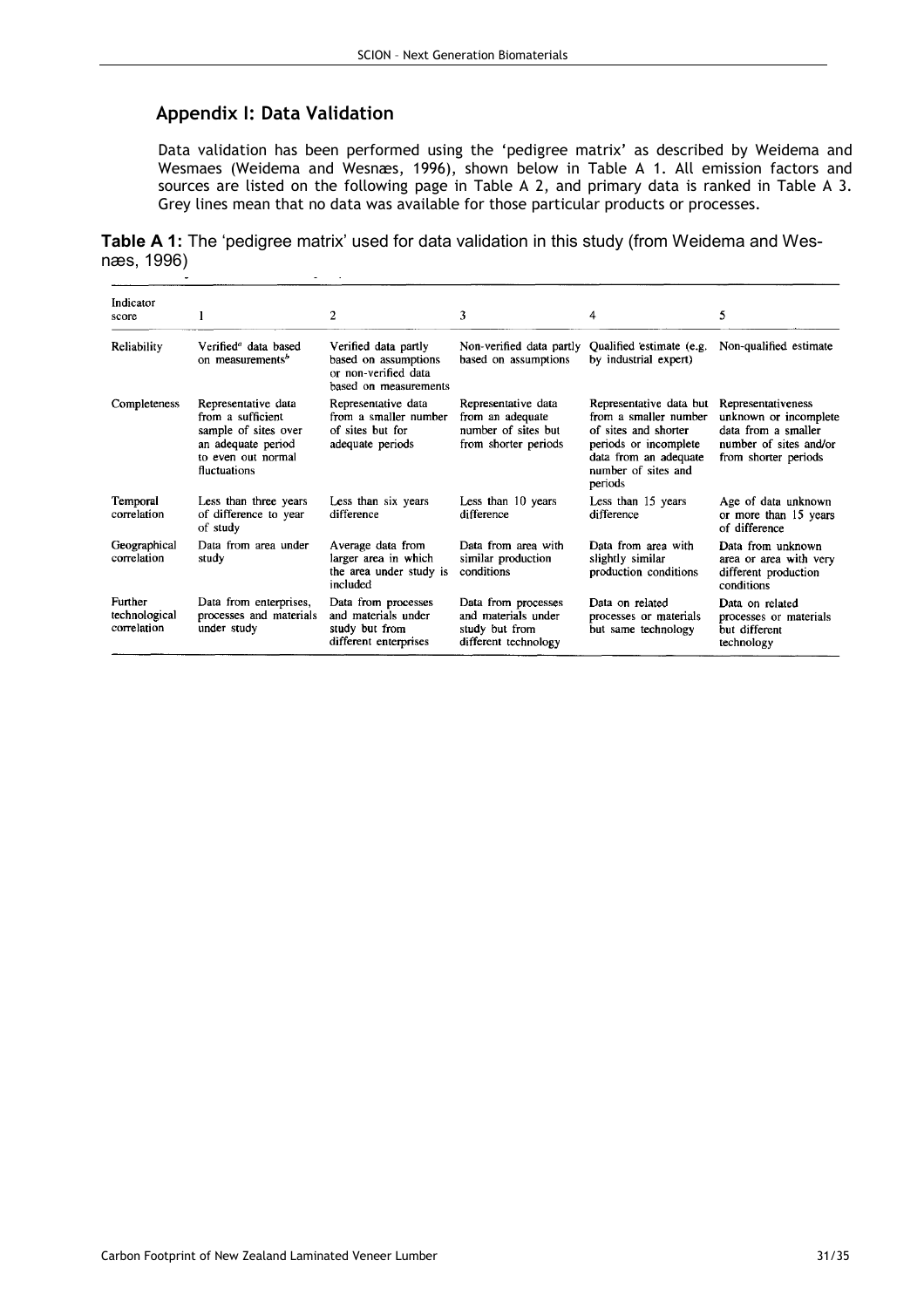|                                     |                     |                |                                 | <b>Temporal</b>    | Geographical   | <b>Technological</b> |
|-------------------------------------|---------------------|----------------|---------------------------------|--------------------|----------------|----------------------|
| <b>Emission Factors</b>             | <b>Reference</b>    |                | <b>Reliability Completeness</b> | <b>Correlation</b> | correlation    | <b>Correlation</b>   |
| Forestry (1 m <sup>3</sup> wood)    | McCallum            |                |                                 | $\overline{2}$     | 2              |                      |
|                                     | McCallum &          |                |                                 |                    |                |                      |
| Log Transportation                  | Barber              |                |                                 |                    |                |                      |
| Diesel (+use)                       | Barber              | $\overline{2}$ |                                 |                    | $\overline{2}$ |                      |
| LPG (+use)                          | <b>Barber</b>       | 2              |                                 |                    | 2              |                      |
| Electricity (+ use)                 | Barber              | 2              |                                 |                    | 2              |                      |
| Natural Gas (+use)                  | <b>Barber</b>       | $\overline{2}$ |                                 |                    |                |                      |
| Truck transportation of other goods | Ecoinvent           | $\overline{2}$ |                                 |                    |                |                      |
|                                     | Internal to this    |                |                                 |                    |                |                      |
| External veneer purchased in        | project             | 3              |                                 |                    |                |                      |
| Water                               | Ecoinvent           | $\overline{2}$ | 2                               | 2                  |                |                      |
|                                     | Ecoinvent           | $\overline{2}$ | $\overline{2}$                  |                    |                |                      |
| Caustic                             | Ecoinvent           |                |                                 |                    |                |                      |
| Antifoam                            |                     |                |                                 |                    |                |                      |
| <b>Boiler Chemicals</b>             |                     |                |                                 |                    |                |                      |
| Salt                                | Ecoinvent           | $\overline{2}$ | $\overline{2}$                  | $\overline{2}$     |                |                      |
| Lubricants                          | GaBi                | $\overline{2}$ | 2                               |                    |                |                      |
| <b>Composer String</b>              |                     |                |                                 |                    |                |                      |
| Phenol Formaldehyde Resin Solids    | <b>DYNEA</b>        |                |                                 |                    |                |                      |
| Fillers (walnut/wheat flour)        | Ecoinvent           |                |                                 |                    |                |                      |
| Modal (glue extender)               |                     |                |                                 |                    |                |                      |
| Insecticide                         |                     |                |                                 |                    |                |                      |
|                                     | <b>NZ Materials</b> |                |                                 |                    |                |                      |
| Paint                               | (Nebel)             | 2              | 2                               |                    | 2              |                      |
|                                     | <b>NZ Materials</b> |                |                                 |                    |                |                      |
| Ink                                 | (Nebel)             |                |                                 |                    |                |                      |
|                                     | <b>NZ Materials</b> |                |                                 |                    |                |                      |
| <b>Steel Strapping</b>              | (Nebel)             |                |                                 |                    |                |                      |
|                                     | <b>NZ Materials</b> |                |                                 |                    |                |                      |
| Low Density Polyethylene            | (Nebel)             | 2              |                                 |                    |                |                      |
| Cardboard                           | Ecoinvent           | $\overline{2}$ | 2                               | $\overline{2}$     |                | 3                    |
| General waste to landfill           | Ecoinvent           | 2              | $\overline{2}$                  | $\overline{2}$     |                | 3                    |
| Boiler Ash to landfill              | Ecoinvent           | $\overline{2}$ | $\overline{2}$                  | $\overline{2}$     |                | 3                    |
| Water use                           | Ecoinvent           | $\overline{2}$ |                                 | $\overline{2}$     |                | 3                    |
| Waste water treatment               |                     |                |                                 |                    |                |                      |
| H3 Treatment Chemicals              | Ecoinvent           | 2              | 3                               | 2                  |                |                      |
| Transport Distances for finished    | McCallum &          |                |                                 |                    |                |                      |
| LVL (Land)                          | Barber              |                |                                 |                    |                | 2ln/a                |
| Transport Distances for finished    |                     |                |                                 |                    |                |                      |
| LVL (Sea)                           | <b>DEFRA (2009)</b> |                |                                 |                    |                | 2 n/a                |
| Paraffin                            | Ecoinvent           |                | 3                               | $\overline{2}$     |                |                      |
| Melamine formaldehyde Resin         |                     |                |                                 |                    |                |                      |
| (in place of polyamide)             | Ecoinvent           |                |                                 |                    |                |                      |

Table A 2: Data validation of emission factors using the pedigree matrix

| <b>Primary Data Quality</b> | Reliability   Completeness   Correlation   correlation | lTemporal | Geographical Technological<br>I Correlation |
|-----------------------------|--------------------------------------------------------|-----------|---------------------------------------------|
| Primary data from Producers |                                                        |           |                                             |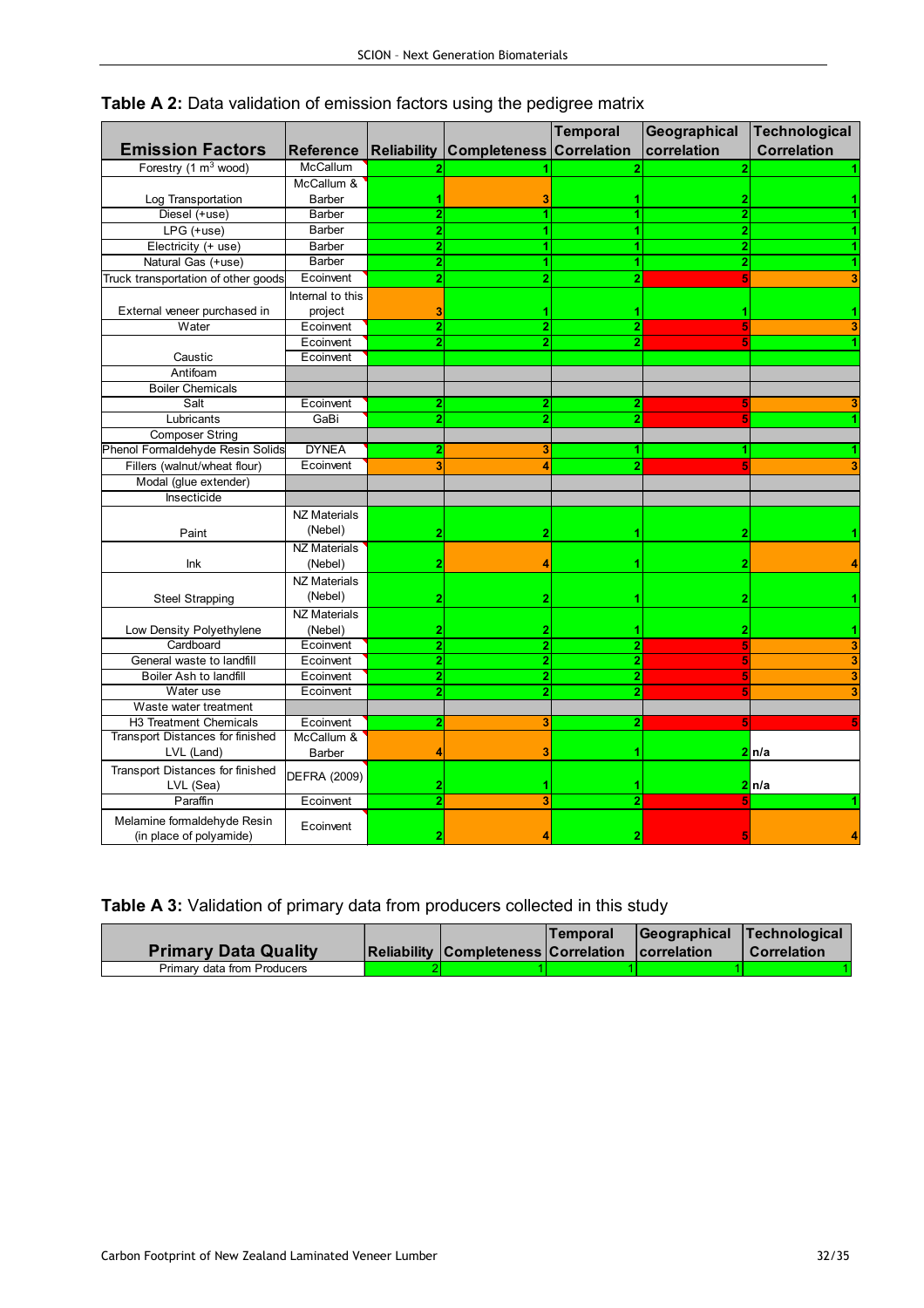## Appendix II: IPCC Waste Model

The IPCC uses a first order decay (FOD) model to estimate decomposition of organic waste in landfills (IPCC, 2006). This is based around two main parameters, the fraction of the waste that is degradable organic carbon (DOC) and the fraction of this DOC that decomposes (DOC<sub>f</sub>). The values, as well as other IPCC default parameters for wood, are shown below in Table A-4.

Table A-4: IPCC assumptions for decomposition of wood waste (IPCC, 2006).

| <b>DOC</b>                                | <b>DOC</b>             | 0.43  |
|-------------------------------------------|------------------------|-------|
| DOC <sub>f</sub>                          | <b>DOCf</b>            | 0.500 |
| Methane generation rate constant          |                        | 0.030 |
| Half-life time $(t_{1/2}, years)$ :       | $h = ln(2)/k$          | 23.1  |
| exp <sub>1</sub>                          | $exp(-k)$              | 0.97  |
| Process start in deposition year. Month M | ΙM                     | 13.00 |
| exp2                                      | $exp(-k^*((13-M)/12))$ | 1.00  |
| Fraction to CH <sub>4</sub>               |                        | 0.500 |



Where:

| DDOCm = mass of degradable organic carbon that will decompose under anaerobic conditions in |  |  |  |  |  |
|---------------------------------------------------------------------------------------------|--|--|--|--|--|
| disposal site at time t                                                                     |  |  |  |  |  |

mass of DDOC in the disposal site at time 0, when the reaction starts  $DDOCm_0 =$ 

decay rate constant in y<sup>-1</sup> k  $=$ 

 $\mathbf t$  $=$ time in years.

## Figure A-1: FOD equation used in IPCC Waste Model (IPCC, 2006)

The assumption has been made that 1 m<sup>3</sup> of LVL has a mass of 560 kg, of which approximately 63.7 kg is resin. This leaves 497.3 kg of wood and organic fillers. Using the default IPCC assumption that 43% (213.8 kg) of this is degradable organic carbon (DOC), and 50% of the DOC (106.9 kg) will decompose (DOC<sub>f</sub>), leaving 106.9 kg of carbon in landfill. This means that the total indefinite carbon storage would be 106.9 kg of carbon, which is the equivalent of 392 kg of  $CO<sub>2</sub>$ . To this, landfill emissions must be added.

For the case of 20 years in landfill, we use the equation from Figure A-1 where:

- $DDOCm<sub>0</sub> = 106.9$
- $\bullet$  k is 0.03, and
- $\bullet$  t is 20

This works out at 58.67 kg of carbon, which is the fraction of DOC<sub>f</sub> that remains in landfill after 20 years. It is not the amount that decomposes (this is a mistake in the DDOCm term in Figure 11). If we then add this to the carbon that will not decompose (the fraction of DOC that is not DOC $_f$ ) which is 106.9 kg, we come to a total stored carbon figure of  $106.92 + 58.67 = 165.59$  kg.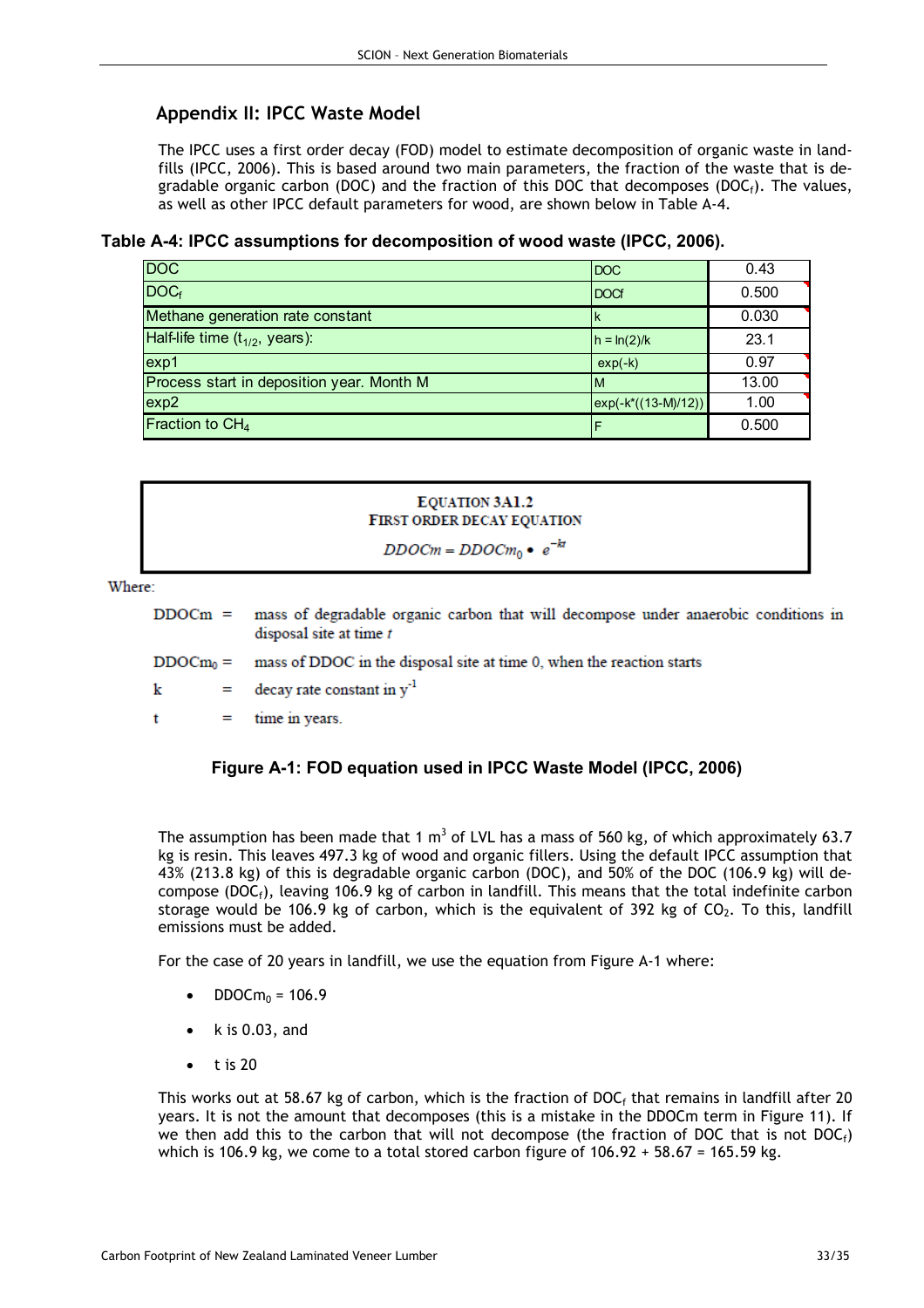After 30 years the stored carbon remaining in landfill drops to 150.39 kg, after 40 years it drops to 139.12 kg, and after 50 years it reaches 130.78 kg.

These figures are then used as the basis for landfill calculations, which take into account landfill gas generation, methane capture and flaring, methane oxidation in landfill, energy generation from captured methane and offset of conventional energy sources from landfill gas usage. The coefficients used for these calculations are listed in Table 6 in the main body of this report.